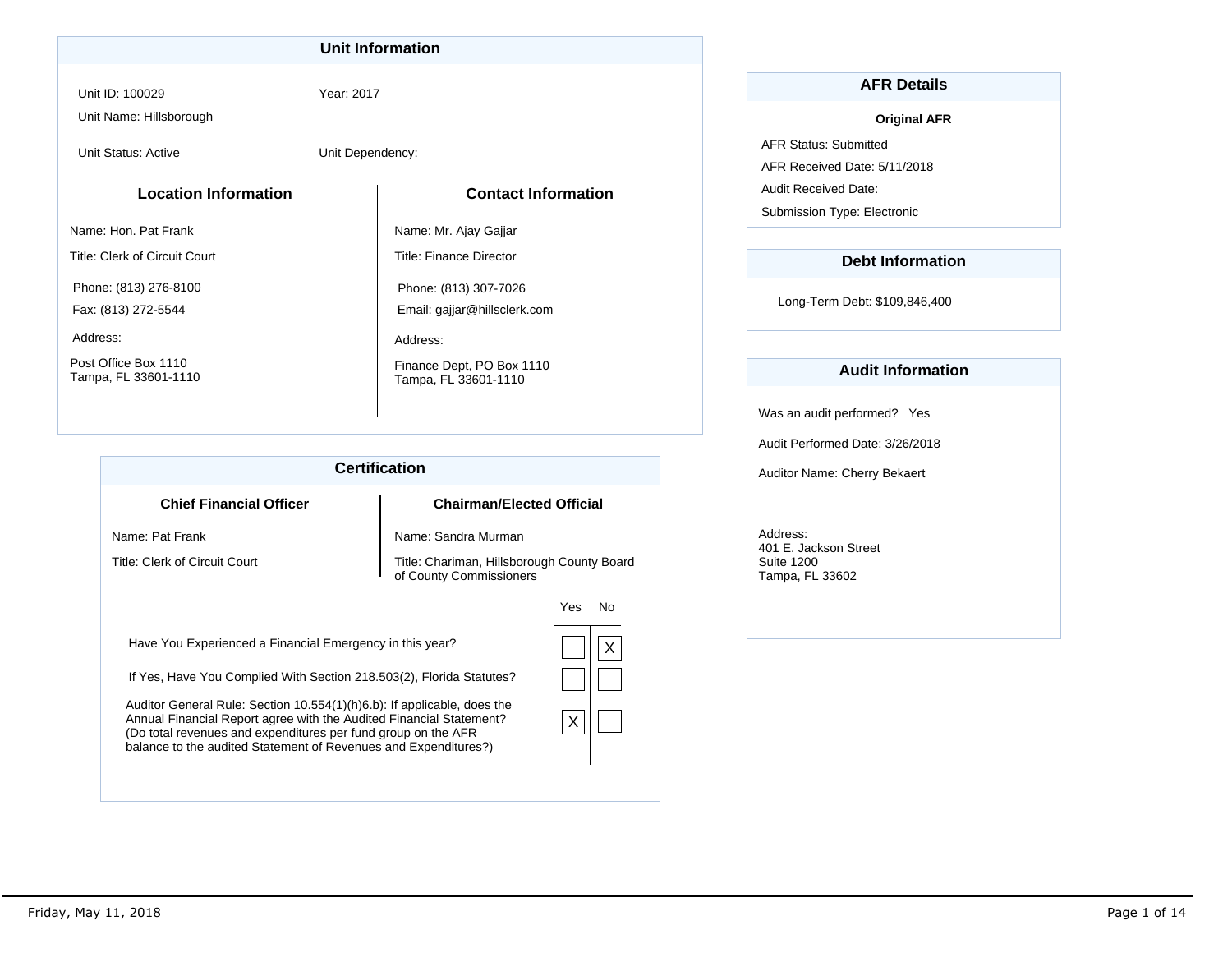# **Revenues Report for FYE 2017**

| <b>Account Code</b>                                        | General     | <b>Special</b><br><b>Revenue</b> | <b>Debt Service</b> | Capital<br><b>Projects</b> | Permanent | <b>Enterprise</b> | <b>Internal</b><br><b>Service</b> | <b>Pension</b> | <b>Trust</b> | <b>Component</b><br><b>Units</b> | <b>Total</b> |
|------------------------------------------------------------|-------------|----------------------------------|---------------------|----------------------------|-----------|-------------------|-----------------------------------|----------------|--------------|----------------------------------|--------------|
| 311000 - Ad Valorem Taxes                                  | 641,381,714 | 41,167,967                       | 5,848,176           |                            |           |                   |                                   |                |              |                                  | 688,397,857  |
| 312100 - Local Option Taxes                                |             | 31,088,214                       |                     |                            |           |                   |                                   |                |              |                                  | 31,088,214   |
| 312300 - County Ninth-Cent Voted Fuel Tax                  |             | 7,316,009                        |                     |                            |           |                   |                                   |                |              |                                  | 7,316,009    |
| 312410 - First Local Option Fuel Tax                       |             | 27,739,741                       |                     |                            |           |                   |                                   |                |              |                                  | 27,739,741   |
| 312600 - Discretionary Sales Surtaxes                      |             | 248,755,212                      |                     |                            |           |                   |                                   |                |              |                                  | 248,755,212  |
| 315000 - Communications Service Tax (Chapter 202)          |             | 21,375,004                       |                     |                            |           |                   |                                   |                |              |                                  | 21,375,004   |
| 316000 - Local Business Tax (Chapter 205)                  | 1,423,505   | 163,898                          |                     |                            |           |                   |                                   |                |              |                                  | 1,587,403    |
| 322000 - Building Permits                                  |             | 14,205,905                       |                     |                            |           |                   |                                   |                |              |                                  | 14,205,905   |
| 323300 - Franchise Fee - Water                             | 3,091       |                                  |                     |                            |           |                   |                                   |                |              |                                  | 3,091        |
| 323600 - Franchise Fee - Sewer                             | 7,215       |                                  |                     |                            |           |                   |                                   |                |              |                                  | 7,215        |
| 324110 - Impact Fees - Residential - Public Safety         |             | 210,662                          |                     |                            |           |                   |                                   |                |              |                                  | 210,662      |
| 324120 - Impact Fees - Commercial - Public Safety          |             | 49,297                           |                     |                            |           |                   |                                   |                |              |                                  | 49,297       |
| 324210 - Impact Fees - Residential - Physical Environment  |             | 31,022,006                       |                     |                            |           |                   |                                   |                |              |                                  | 31,022,006   |
| 324310 - Impact Fees - Residential - Transportation        |             | 3,011,716                        |                     |                            |           |                   |                                   |                |              |                                  | 3,011,716    |
| 324320 - Impact Fees - Commercial - Transportation         |             | 1,363,415                        |                     |                            |           |                   |                                   |                |              |                                  | 1,363,415    |
| 324610 - Impact Fees - Residential - Culture/Recreation    |             | 1,527,310                        |                     |                            |           |                   |                                   |                |              |                                  | 1,527,310    |
| 325100 - Special Assessments - Capital Improvement         |             | 15,850,458                       |                     |                            |           | 180,489           |                                   |                |              |                                  | 16,030,947   |
| 325200 - Special Assessments - Charges for Public Services |             | 8,180,847                        |                     |                            |           |                   |                                   |                |              |                                  | 8,180,847    |
| 329000 - Other Permits, Fees & Special Assessments         | 537,532     | 532,869                          |                     |                            |           |                   |                                   |                |              |                                  | 1,070,401    |
| 331100 - Federal Grant - General Government                |             | 5,352,510                        |                     |                            |           |                   |                                   |                |              |                                  | 5,352,510    |
| 331200 - Federal Grant - Public Safety                     | 1,378,116   | 6,104,056                        |                     |                            |           |                   |                                   |                |              |                                  | 7,482,172    |
| 331310 - Federal Grant - Water Supply System               |             |                                  |                     |                            |           |                   |                                   |                |              |                                  | $\mathbf 0$  |
| 331390 - Federal Grant - Other Physical Environment        |             | 885,900                          |                     |                            |           |                   |                                   |                |              |                                  | 885,900      |
| 331420 - Federal Grant - Mass Transit                      |             |                                  |                     |                            |           |                   |                                   |                |              |                                  | $\mathbf 0$  |
| 331490 - Federal Grant - Other Transportation              |             | 2,584,721                        |                     |                            |           |                   |                                   |                |              |                                  | 2,584,721    |
| 331500 - Federal Grant - Economic Environment              |             | 6,764,099                        |                     |                            |           |                   |                                   |                |              |                                  | 6,764,099    |
| 331610 - Federal Grant - Health or Hospitals               |             | 3,413,877                        |                     |                            |           |                   |                                   |                |              |                                  | 3,413,877    |
| 331650 - Federal Grant - Child Support Reimbursement       | 1,201,499   |                                  |                     |                            |           |                   |                                   |                |              |                                  | 1,201,499    |
| 331690 - Federal Grant - Other Human Services              |             | 43,436,976                       |                     |                            |           |                   |                                   |                |              |                                  | 43,436,976   |
| 331700 - Federal Grant - Culture/Recreation                |             |                                  |                     |                            |           |                   |                                   |                |              |                                  | $\mathbf 0$  |
| 331820 - Federal Grant - Drug Court Management             |             |                                  |                     |                            |           |                   |                                   |                |              |                                  | $\mathbf 0$  |
| 331900 - Federal Grant - Other                             |             | 88,433                           |                     |                            |           |                   |                                   |                |              |                                  | 88,433       |
| 333000 - Federal Payments In Lieu Of Taxes                 | 1,016       |                                  |                     |                            |           |                   |                                   |                |              |                                  | 1,016        |
| 334100 - State Grant - General Government                  |             |                                  |                     |                            |           |                   |                                   |                |              |                                  | $\mathbf 0$  |
| 334200 - State Grant - Public Safety                       | 19,818      | 2,819,757                        |                     |                            |           |                   |                                   |                |              |                                  | 2,839,575    |
| 334390 - State Grant - Other Physical Environment          |             | 1,883,908                        |                     |                            |           |                   |                                   |                |              |                                  | 1,883,908    |
| 334490 - State Grant - Other Transportation                |             | 1,303,675                        |                     |                            |           |                   |                                   |                |              |                                  | 1,303,675    |
| 334500 - State Grant - Economic Environment                |             | 24,850                           |                     |                            |           |                   |                                   |                |              |                                  | 24,850       |
| 334610 - State Grant - Health or Hospitals                 |             | 184,869                          |                     |                            |           |                   |                                   |                |              |                                  | 184,869      |
| 334690 - State Grant - Other Human Services                |             | 14,103,989                       |                     |                            |           |                   |                                   |                |              |                                  | 14,103,989   |
| 334700 - State Grant - Culture/Recreation                  |             | 3,090,076                        |                     |                            |           |                   |                                   |                |              |                                  | 3,090,076    |
| 334810 - State Grant - Conflict Cases (Formerly 334.161)   |             |                                  |                     |                            |           |                   |                                   |                |              |                                  | $\mathbf 0$  |
| 334820 - Article V Clerk of Court Trust Fund               |             | 2,711,486                        |                     |                            |           |                   |                                   |                |              |                                  | 2,711,486    |
| 334830 - State Grant - Child Dependency                    |             |                                  |                     |                            |           |                   |                                   |                |              |                                  | $\mathbf 0$  |
| 334890 - State Grant - Other Court-Related                 |             | 414,465                          |                     |                            |           |                   |                                   |                |              |                                  | 414,465      |
| 334900 - State Grant - Other                               |             | 7,517                            |                     |                            |           |                   |                                   |                |              |                                  | 7,517        |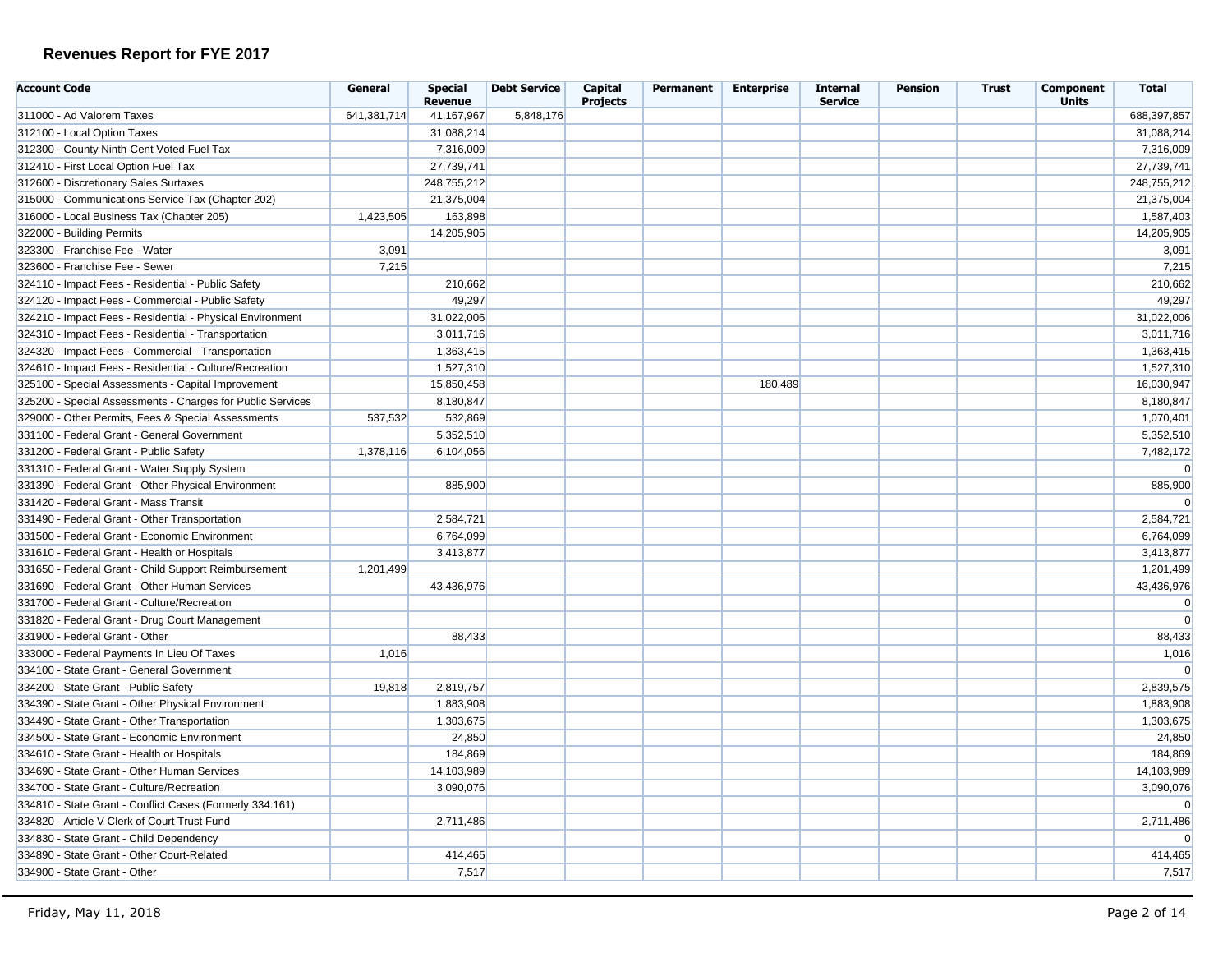| Account Code                                                                                               | General    | <b>Special</b><br><b>Revenue</b> | <b>Debt Service</b> | Capital<br><b>Projects</b> | Permanent | <b>Enterprise</b> | <b>Internal</b><br><b>Service</b> | <b>Pension</b> | <b>Trust</b> | Component<br><b>Units</b> | Total          |
|------------------------------------------------------------------------------------------------------------|------------|----------------------------------|---------------------|----------------------------|-----------|-------------------|-----------------------------------|----------------|--------------|---------------------------|----------------|
| 335120 - State Revenue Sharing - Proceeds                                                                  | 28,556,800 | 6,752,474                        |                     |                            |           |                   |                                   |                |              |                           | 35,309,274     |
| 335130 - State Revenue Sharing - Insurance Agents County<br>Licenses                                       | 602,296    |                                  |                     |                            |           |                   |                                   |                |              |                           | 602,296        |
| 335140 - State Revenue Sharing - Mobile Home Licenses                                                      | 403,238    |                                  |                     |                            |           |                   |                                   |                |              |                           | 403,238        |
| 335150 - State Revenue Sharing - Alcoholic Beverage Licenses                                               | 436,352    |                                  |                     |                            |           |                   |                                   |                |              |                           | 436,352        |
| 335160 - State Revenue Sharing - Distribution of Sales and Use<br>Taxes to Counties (Section 212.20, F.S.) | 3,851,275  |                                  |                     |                            |           |                   |                                   |                |              |                           | 3,851,275      |
| 335170 - State Revenue Sharing - Cardroom Tax                                                              | 84,611     |                                  |                     |                            |           |                   |                                   |                |              |                           | 84,611         |
| 335180 - State Revenue Sharing - Local Government Half-Cent<br>Sales Tax                                   |            | 104.072.497                      |                     |                            |           |                   |                                   |                |              |                           | 104,072,497    |
| 335190 - State Revenue Sharing - Other General Government                                                  |            |                                  |                     |                            |           |                   | 10,119                            |                |              |                           | 10,119         |
| 335210 - State Revenue Sharing - Firefighter Supplemental<br>Compensation                                  | 214,548    |                                  |                     |                            |           |                   |                                   |                |              |                           | 214,548        |
| 335220 - State Revenue Sharing - Enhanced 911 Fee                                                          |            | 6,380,924                        |                     |                            |           |                   |                                   |                |              |                           | 6,380,924      |
| 335230 - State Revenue Sharing - Emergency Management<br>Assistance                                        |            | 140,901                          |                     |                            |           |                   |                                   |                |              |                           | 140,901        |
| 335290 - State Revenue Sharing - Other Public Safety                                                       | 4,511      |                                  |                     |                            |           |                   |                                   |                |              |                           | 4,511          |
| 335390 - State Revenue Sharing - Other Physical Environment                                                |            | 1,196,097                        |                     |                            |           |                   |                                   |                |              |                           | 1,196,097      |
| 335490 - State Revenue Sharing - Other Transportation                                                      |            | 18,299,810                       |                     |                            |           |                   |                                   |                |              |                           | 18,299,810     |
| 335500 - State Revenue Sharing - Economic Environment                                                      |            | 6,325,811                        |                     |                            |           |                   |                                   |                |              |                           | 6,325,811      |
| 335690 - State Revenue Sharing - Other Human Services                                                      |            |                                  |                     |                            |           |                   | 173,066                           |                |              |                           | 173,066        |
| 335700 - State Revenue Sharing - Culture/Recreation                                                        |            | 2,991,329                        |                     |                            |           |                   |                                   |                |              |                           | 2,991,329      |
| 337100 - Local Government Unit Grant - General Government                                                  |            |                                  |                     |                            |           |                   |                                   |                |              | 2,903,545                 | 2,903,545      |
| 337200 - Local Government Unit Grant - Public Safety                                                       |            |                                  |                     |                            |           |                   |                                   |                |              |                           | $\overline{0}$ |
| 337300 - Local Government Unit Grant - Physical Environment                                                |            | 602,420                          |                     |                            |           | 78,011            |                                   |                |              |                           | 680,431        |
| 337400 - Local Government Unit Grant - Transportation                                                      |            | 5,270,611                        |                     |                            |           |                   |                                   |                |              |                           | 5,270,611      |
| 337500 - Local Government Unit Grant - Economic Environment                                                |            |                                  |                     |                            |           |                   |                                   |                |              | 1,662,499                 | 1,662,499      |
| 337600 - Local Government Unit Grant - Human Services                                                      |            |                                  |                     |                            |           |                   |                                   |                |              |                           | $\overline{0}$ |
| 337700 - Local Government Unit Grant - Culture/Recreation                                                  |            |                                  |                     |                            |           |                   |                                   |                |              |                           | $\overline{0}$ |
| 337900 - Local Government Unit Grants - Other                                                              |            | 45,321                           |                     |                            |           |                   |                                   |                |              |                           | 45,321         |
| 338000 - Shared Revenue From Other Local Units                                                             |            |                                  |                     |                            |           |                   |                                   |                |              |                           | $\Omega$       |
| 341100 - Service Charge - Recording Fees                                                                   | 6,969,514  |                                  |                     |                            |           |                   |                                   |                |              |                           | 6,969,514      |
| 341150 - Public Records Modernization Trust Fund                                                           |            | 1,147,326                        |                     |                            |           |                   |                                   |                |              |                           | 1,147,326      |
| 341160 - County Portion (\$2) of \$4 Additional Service Charge                                             |            | 2,242,186                        |                     |                            |           |                   |                                   |                |              |                           | 2,242,186      |
| 341200 - Internal Service Fund Fees and Charges                                                            |            |                                  |                     |                            |           |                   | 166,301,922                       |                |              |                           | 166,301,922    |
| 341300 - Administrative Service Fees                                                                       | 71,637     | 2,781,241                        |                     |                            |           |                   |                                   |                |              |                           | 2,852,878      |
| 341520 - Fees remitted to County from Sheriff                                                              | 1,581,645  | 138,341                          |                     |                            |           |                   |                                   |                |              |                           | 1,719,986      |
| 341550 - Fees remitted to County from Supervisor of Elections                                              | 8,352      |                                  |                     |                            |           |                   |                                   |                |              |                           | 8,352          |
| 341560 - Fees remitted to County from Property Appraiser                                                   |            |                                  |                     |                            |           |                   |                                   |                |              |                           | $\overline{0}$ |
| 341800 - County Officer Commission and Fees                                                                |            |                                  |                     |                            |           |                   |                                   |                |              |                           |                |
| 341900 - Other General Government Charges and Fees                                                         | 54,321,769 | 2,489,079                        |                     |                            |           |                   | 5,570,500                         |                |              | 782,940                   | 63,164,288     |
| 342100 - Service Charge - Law Enforcement Services                                                         | 5,000,346  | 9,870,990                        |                     |                            |           |                   |                                   |                |              |                           | 14,871,336     |
| 342200 - Service Charge - Fire Protection                                                                  | 1,052,655  |                                  |                     |                            |           |                   |                                   |                |              |                           | 1,052,655      |
| 342300 - Service Charge - Housing for Prisoners                                                            | 45,934     |                                  |                     |                            |           |                   |                                   |                |              |                           | 45,934         |
| 342400 - Service Charge - Emergency Management Service<br>Fees/Charges                                     |            |                                  |                     |                            |           |                   |                                   |                |              |                           |                |
| 342500 - Service Charge - Protective Inspection Fees                                                       | 1,113,984  |                                  |                     |                            |           |                   |                                   |                |              |                           | 1,113,984      |
| 342600 - Service Charge - Ambulance Fees                                                                   | 17,117,402 |                                  |                     |                            |           |                   |                                   |                |              |                           | 17,117,402     |
| 342900 - Service Charge - Other Public Safety Charges and<br>Fees                                          | 1,031,815  | 2,587,495                        |                     |                            |           |                   |                                   |                |              |                           | 3,619,310      |
| 343400 - Service Charge - Garbage/Solid Waste                                                              |            |                                  |                     |                            |           | 105,422,680       |                                   |                |              |                           | 105,422,680    |
| 343500 - Service Charge - Sewer/Wastewater Utility                                                         |            |                                  |                     |                            |           |                   |                                   |                |              |                           | $\overline{0}$ |
| 343600 - Service Charge - Water/Sewer Combination Utility                                                  |            |                                  |                     |                            |           | 240,479,672       |                                   |                |              |                           | 240,479,672    |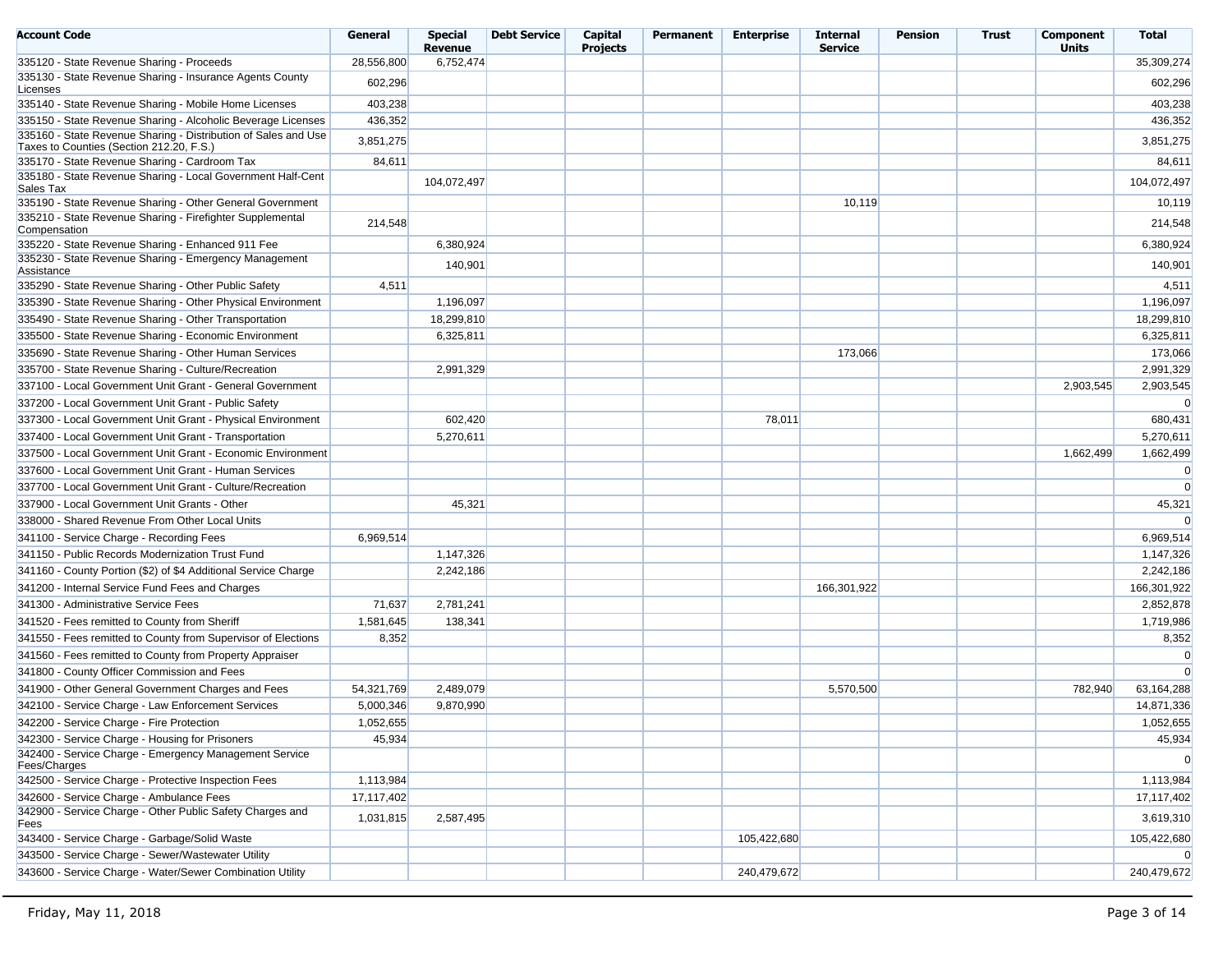| <b>Account Code</b>                                                    | General    | <b>Special</b><br><b>Revenue</b> | <b>Debt Service</b> | Capital<br><b>Projects</b> | Permanent | <b>Enterprise</b> | <b>Internal</b><br><b>Service</b> | <b>Pension</b> | <b>Trust</b> | Component<br><b>Units</b> | <b>Total</b>   |
|------------------------------------------------------------------------|------------|----------------------------------|---------------------|----------------------------|-----------|-------------------|-----------------------------------|----------------|--------------|---------------------------|----------------|
| 343700 - Service Charge - Conservation and Resource<br>Management      | 2,736,714  | 1,127,381                        |                     |                            |           |                   |                                   |                |              | 83,559                    | 3,947,654      |
| 343900 - Service Charge - Other Physical Environment Charges           | 1,120,621  | 15,337                           |                     |                            |           |                   |                                   |                |              |                           | 1,135,958      |
| 344500 - Service Charge - Parking Facilities                           | 866,467    |                                  |                     |                            |           |                   | 578                               |                |              |                           | 867,045        |
| 344900 - Service Charge - Other Transportation Charges                 | 1,130,197  | 3,337,876                        |                     |                            |           |                   |                                   |                |              |                           | 4,468,073      |
| 345100 - Service Charge - Housing                                      |            |                                  |                     |                            |           |                   |                                   |                |              | 901,057                   | 901,057        |
| 345900 - Service Charge - Other Economic Environment<br>Charges        | 128,395    |                                  |                     |                            |           |                   |                                   |                |              |                           | 128,395        |
| 346100 - Service Charge - Health Inspection Fees                       |            |                                  |                     |                            |           |                   |                                   |                |              |                           | $\overline{0}$ |
| 346400 - Service Charge - Animal Control and Shelter Fees              | 310,242    |                                  |                     |                            |           |                   |                                   |                |              |                           | 310,242        |
| 346900 - Service Charge - Other Human Services Charges                 | 43,509     | 1,146                            |                     |                            |           |                   | 22,100,255                        |                |              |                           | 22,144,910     |
| 347100 - Service Charge - Libraries                                    |            | 28,856                           |                     |                            |           |                   |                                   |                |              |                           | 28,856         |
| 347200 - Service Charge - Parks and Recreation                         | 3,541,858  |                                  |                     |                            |           |                   |                                   |                |              |                           | 3,541,858      |
| 347300 - Service Charge - Cultural Services                            |            |                                  |                     |                            |           |                   |                                   |                |              |                           | $\overline{0}$ |
| 347400 - Service Charge - Special Events                               | 22,903     | 7,105                            | 427,730             |                            |           |                   |                                   |                |              |                           | 457,738        |
| 347500 - Service Charge - Special Recreation Facilities                | 331,221    |                                  |                     |                            |           |                   |                                   |                |              |                           | 331,221        |
| 347900 - Service Charge - Other Culture/Recreation Charges             | 51,295     |                                  |                     |                            |           |                   |                                   |                |              |                           | 51,295         |
| 348110 - County Court Criminal - Filing Fees                           |            | 46,209                           |                     |                            |           |                   |                                   |                |              |                           | 46,209         |
| 348120 - County Court Criminal - Service Charges                       |            | 85,257                           |                     |                            |           |                   |                                   |                |              |                           | 85,257         |
| 348130 - County Court Criminal - Court Costs                           |            | 171,382                          |                     |                            |           |                   |                                   |                |              |                           | 171,382        |
| 348210 - Circuit Court Criminal - Filing Fees                          |            | 1,218                            |                     |                            |           |                   |                                   |                |              |                           | 1,218          |
| 348220 - Circuit Court Criminal - Service Charges                      |            | 101,988                          |                     |                            |           |                   |                                   |                |              |                           | 101,988        |
| 348230 - Circuit Court Criminal - Court Costs                          |            | 382,566                          |                     |                            |           |                   |                                   |                |              |                           | 382,566        |
| 348310 - County Court Civil - Filing Fees                              |            | 7,702,625                        |                     |                            |           |                   |                                   |                |              |                           | 7,702,625      |
| 348320 - County Court Civil - Service Charges                          |            | 83,004                           |                     |                            |           |                   |                                   |                |              |                           | 83,004         |
| 348410 - Circuit Court Civil - Filing Fees                             |            | 3,527,426                        |                     |                            |           |                   |                                   |                |              |                           | 3,527,426      |
| 348420 - Circuit Court Civil - Service Charges                         |            | 2,499,425                        |                     |                            |           |                   |                                   |                |              |                           | 2,499,425      |
| 348480 - Circuit Court Civil - Fees and Service Charges                |            |                                  |                     |                            |           |                   |                                   |                |              |                           | $\overline{0}$ |
| 348510 - Traffic Court - Filing Fees                                   |            | 5,394                            |                     |                            |           |                   |                                   |                |              |                           | 5,394          |
| 348520 - Traffic Court - Service Charges                               |            | 1,624,988                        |                     |                            |           |                   |                                   |                |              |                           | 1,624,988      |
| 348530 - Traffic Court - Court Costs                                   |            | 3,820,941                        |                     |                            |           |                   |                                   |                |              |                           | 3,820,941      |
| 348610 - Juvenile Court - Filing Fees                                  |            | 39,000                           |                     |                            |           |                   |                                   |                |              |                           | 39,000         |
| 348620 - Juvenile Court - Service Charges                              |            | 15,907                           |                     |                            |           |                   |                                   |                |              |                           | 15,907         |
| 348710 - Probate Court - Filing Fees                                   |            | 649,442                          |                     |                            |           |                   |                                   |                |              |                           | 649,442        |
| 348720 - Probate Court - Service Charges                               |            | 106,491                          |                     |                            |           |                   |                                   |                |              |                           | 106,491        |
| 348880 - Probation/Alternatives                                        | 84,543     |                                  |                     |                            |           |                   |                                   |                |              |                           | 84,543         |
| 348921 - Court Innovations/Local Requirements                          |            | 267,149                          |                     |                            |           |                   |                                   |                |              |                           | 267,149        |
| 348922 - Legal Aid                                                     |            | 267,149                          |                     |                            |           |                   |                                   |                |              |                           | 267,149        |
| 348923 - Law Library                                                   |            | 267,149                          |                     |                            |           |                   |                                   |                |              |                           | 267,149        |
| 348924 - Juvenile Alternative Programs                                 |            | 267,149                          |                     |                            |           |                   |                                   |                |              |                           | 267,149        |
| 348930 - State Court Facility Surcharge (\$30)                         | 2,917      | 2,331,108                        |                     |                            |           |                   |                                   |                |              |                           | 2,334,025      |
| 348932 - Domestic Violence Surcharge                                   | 49,321     |                                  |                     |                            |           |                   |                                   |                |              |                           | 49,321         |
| 348933 - Animal Control Surcharge                                      |            |                                  |                     |                            |           |                   |                                   |                |              |                           | $\overline{0}$ |
| 348990 - Other Court Collections Transferred to BOCC                   |            | 2,990,521                        |                     |                            |           |                   |                                   |                |              |                           | 2,990,521      |
| 349000 - Other Charges for Services                                    | 19,999,882 | 128,143                          |                     |                            |           |                   |                                   |                |              |                           | 20,128,025     |
| 351100 - Judgments and Fines - As Decided by County Court<br>Criminal  |            | 354,921                          |                     |                            |           |                   |                                   |                |              |                           | 354,921        |
| 351200 - Judgments and Fines - As Decided by Circuit Court<br>Criminal |            | 202,656                          |                     |                            |           |                   |                                   |                |              |                           | 202,656        |
| 351300 - Judgments and Fines - As Decided by County Court<br>Civil     |            | $\overline{7}$                   |                     |                            |           |                   |                                   |                |              |                           | $\overline{7}$ |
| 351400 - Judgments and Fines - As Decided by Circuit Court<br>Civil    |            |                                  |                     |                            |           |                   |                                   |                |              |                           | $\overline{0}$ |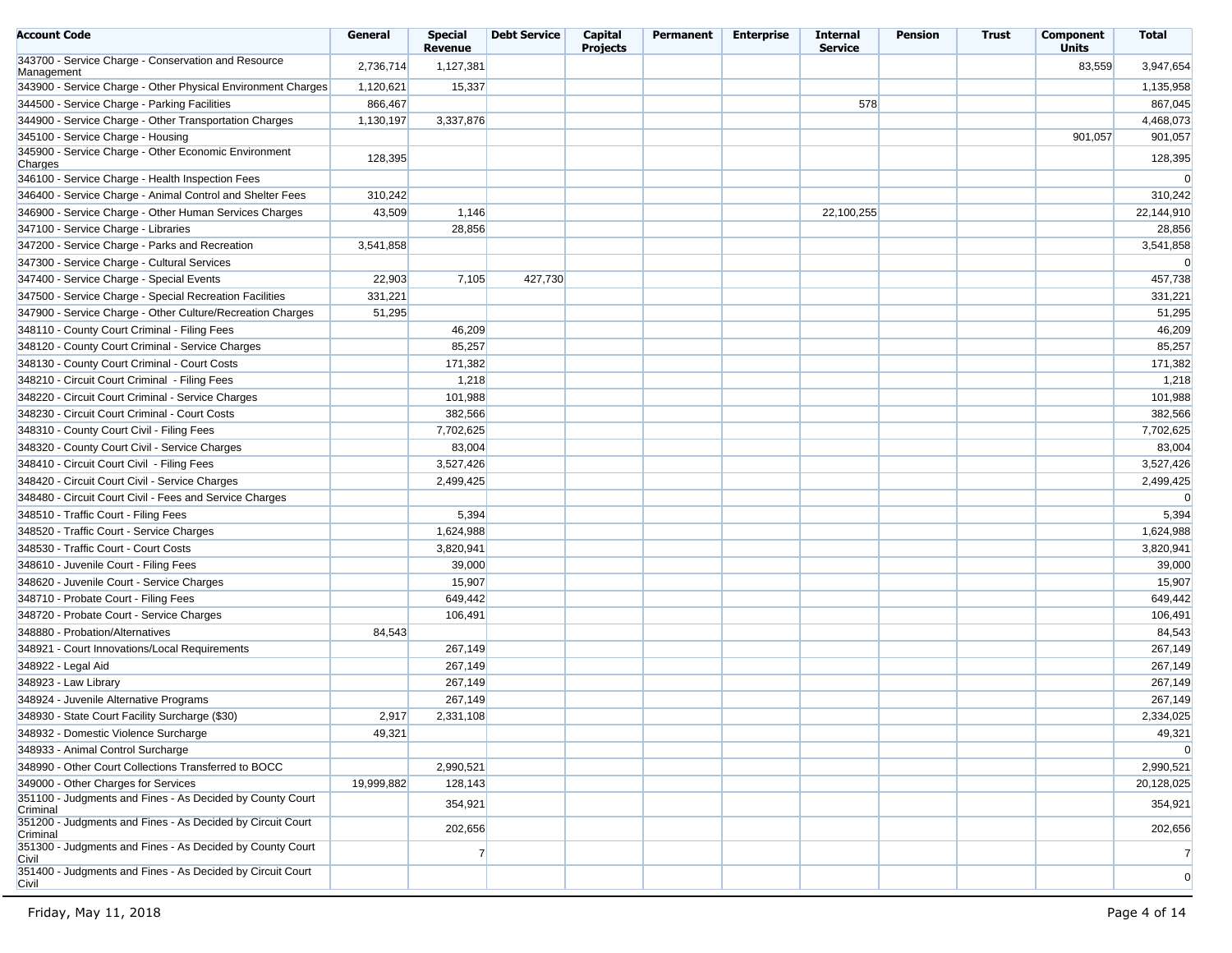| <b>Account Code</b>                  |                                                               | General       | <b>Special</b><br><b>Revenue</b> | <b>Debt Service</b> | Capital<br><b>Projects</b> | Permanent | <b>Enterprise</b> | <b>Internal</b><br><b>Service</b> | <b>Pension</b> | <b>Trust</b> | Component<br><b>Units</b> | <b>Total</b>            |
|--------------------------------------|---------------------------------------------------------------|---------------|----------------------------------|---------------------|----------------------------|-----------|-------------------|-----------------------------------|----------------|--------------|---------------------------|-------------------------|
|                                      | 351500 - Judgments and Fines - As Decided by Traffic Court    | 577.616       | 3.863.385                        |                     |                            |           |                   |                                   |                |              |                           | 4,441,001               |
|                                      | 351600 - Judgments and Fines - As Decided by Juvenile Court   |               | 576                              |                     |                            |           |                   |                                   |                |              |                           | 576                     |
|                                      | 351700 - Intergovernmental Radio Communication Program        |               | 708,517                          |                     |                            |           |                   |                                   |                |              |                           | 708,517                 |
| Fund                                 | 351800 - 10% of Fines to Public Records Modernization Trust   |               | 1,051,150                        |                     |                            |           |                   |                                   |                |              |                           | 1,051,150               |
|                                      | 351900 - Judgments and Fines - Other Court Ordered            |               | 1,038,413                        |                     |                            |           |                   |                                   |                |              |                           | 1,038,413               |
| 352000 - Fines - Library             |                                                               |               | 349,485                          |                     |                            |           |                   |                                   |                |              |                           | 349,485                 |
|                                      | 353000 - Fines - Pollution Control Violation                  |               | 73,854                           |                     |                            |           |                   |                                   |                |              |                           | 73,854                  |
|                                      | 354000 - Fines - Local Ordinance Violation                    | 8.841.473     | 232,449                          |                     |                            |           | 132               | 145                               |                |              |                           | 9,074,199               |
| Performance Guarantees               | 358100 - Confiscation of Deposits or Bonds Held as            |               |                                  |                     |                            |           |                   |                                   |                |              |                           | $\overline{0}$          |
| Enforcement                          | 358200 - Sale of Contraband Property Seized by Law            |               |                                  |                     |                            |           |                   |                                   |                |              |                           | $\Omega$                |
|                                      | 359000 - Other Judgments, Fines and Forfeits                  | 80,046        | 2,386,353                        |                     |                            |           |                   |                                   |                |              |                           | 2,466,399               |
| 361100 - Interest                    |                                                               | 4,944,571     | 3,804,742                        | 398,422             | 309,329                    |           |                   |                                   |                |              | 121,583                   | 9,578,647               |
|                                      | 361300 - Net Increase (Decrease) in Fair Value of Investments |               |                                  |                     |                            |           |                   |                                   |                |              |                           | $\Omega$                |
|                                      | 361400 - Gain (Loss) on Sale of Investments                   |               |                                  |                     |                            |           |                   |                                   |                |              | 499,700                   | 499,700                 |
| 362000 - Rents and Royalties         |                                                               | 1,438,255     | 189,995                          | 663,444             | 586,226                    |           | 266,306           |                                   |                |              |                           | 3,144,226               |
| 364000 - Disposition of Fixed Assets |                                                               | 1,811,454     | 29,990                           |                     |                            |           | $-6,218,913$      | 1,161,828                         |                |              |                           | $-3,215,641$            |
|                                      | 365000 - Sale of Surplus Materials and Scrap                  | 153,589       | 18,974                           |                     |                            |           | 112.291           | 13.974                            |                |              |                           | 298.828                 |
|                                      | 366000 - Contributions and Donations from Private Sources     | 186,811       | 2,038,748                        |                     | 20,000                     |           |                   |                                   |                |              |                           | 2,245,559               |
| 367000 - Licenses                    |                                                               | 1,796,452     | 112,930                          |                     |                            |           |                   |                                   |                |              |                           | 1,909,382               |
| 369300 - Settlements                 |                                                               | 157,967       | 944,145                          |                     |                            |           |                   |                                   |                |              |                           | 1,102,112               |
|                                      | 369900 - Other Miscellaneous Revenues                         | 3,004,837     | 12,688,441                       |                     | 502                        |           | 1,136,455         | 15,716                            |                |              | 111                       | 16,846,062              |
|                                      | 381000 - Inter-Fund Group Transfers In                        | 669,565,243   | 103,936,776                      | 58,103,522          | 19,042,983                 |           |                   | 6,270,210                         |                |              |                           | 856,918,734             |
|                                      | 383000 - Installment Purchases & Capital Lease Proceeds       | 79,224        |                                  |                     |                            |           |                   |                                   |                |              |                           | 79,224                  |
| 384000 - Debt Proceeds               |                                                               |               |                                  | 17,249,000          | 29,524,533                 |           |                   |                                   |                |              |                           | 46,773,533              |
|                                      | 385000 - Proceeds from Refunding Bonds                        |               |                                  | 54, 347, 249        |                            |           |                   |                                   |                |              |                           | 54,347,249              |
| 389100 - Proprietary - Interest      |                                                               |               |                                  |                     |                            |           | 10,919,896        | 1,725,280                         |                |              |                           | 12,645,176              |
|                                      | 389200 - Proprietary - Federal Grants and Donations           |               |                                  |                     | 928,503                    |           |                   |                                   |                |              |                           | 928,503                 |
|                                      | 389400 - Proprietary - Other Grants and Donations             |               |                                  |                     |                            |           | 30,792,111        |                                   |                |              |                           | 30,792,111              |
|                                      | 389900 - Proprietary - Other Non-Operating Sources            |               |                                  |                     |                            |           | 2,916,999         | 10,264                            |                |              |                           | 2,927,263               |
|                                      | <b>Grand Total</b>                                            | 1,491,479,813 | 887,996,386                      | 137,037,543         | 50,412,076                 |           | 386,086,129       | 203,353,857                       |                |              |                           | 6,954,994 3,163,320,798 |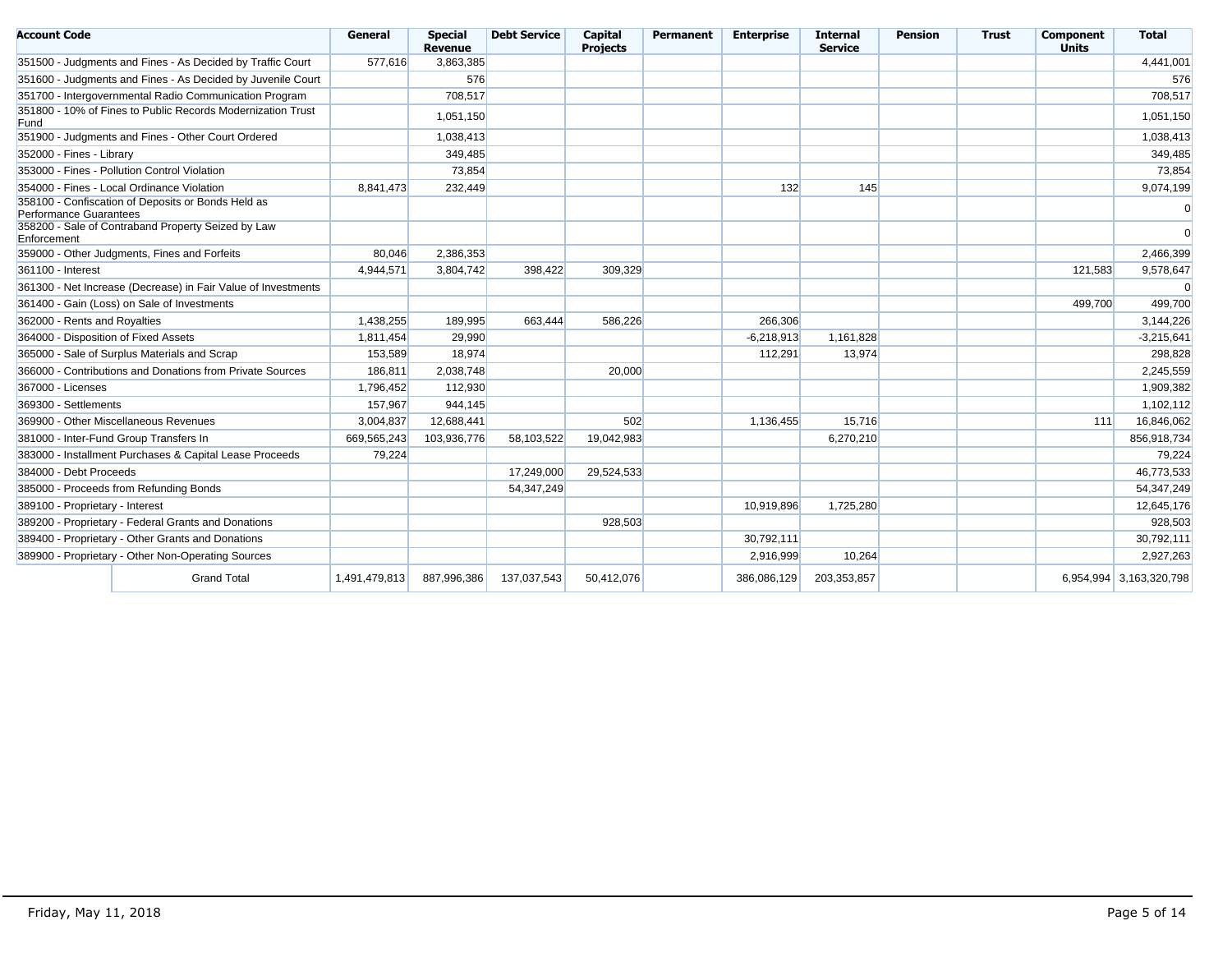# **Expenditures Report for FYE 2017**

| <b>Account/Object Code</b>                                  | General     | <b>Special</b><br><b>Revenue</b> | <b>Debt Service</b> | Capital<br><b>Projects</b> | Permanent | <b>Enterprise</b> | <b>Internal</b><br>Service | <b>Pension</b> | <b>Trust</b> | Component<br><b>Units</b> | <b>Total</b>   |
|-------------------------------------------------------------|-------------|----------------------------------|---------------------|----------------------------|-----------|-------------------|----------------------------|----------------|--------------|---------------------------|----------------|
| 511.10 - Legislative - Personal Services                    | 2,603,512   |                                  |                     |                            |           |                   |                            |                |              |                           | 2,603,512      |
| 511.30 - Legislative - Operating Expenses                   | 236,276     |                                  |                     |                            |           |                   |                            |                |              |                           | 236,276        |
| 511.60 - Legislative - Capital Outlay                       |             |                                  |                     |                            |           |                   |                            |                |              |                           | $\mathbf 0$    |
| 512.10 - Executive - Personal Services                      | 2,576,234   |                                  |                     |                            |           |                   |                            |                |              |                           | 2,576,234      |
| 512.30 - Executive - Operating Expenses                     | 170,630     |                                  |                     |                            |           |                   |                            |                |              |                           | 170,630        |
| 512.60 - Executive - Capital Outlay                         |             |                                  |                     |                            |           |                   |                            |                |              |                           | 0              |
| 512.80 - Executive - Grants and Aids                        |             |                                  |                     |                            |           |                   |                            |                |              |                           | $\mathbf 0$    |
| 512.90 - Executive - Other Uses                             |             |                                  |                     |                            |           |                   |                            |                |              |                           | $\mathbf 0$    |
| 513.10 - Financial and Administrative - Personal Services   | 60,913,414  | 1,228,245                        |                     |                            |           | 306,091           | 2,166,740                  |                |              |                           | 64,614,490     |
| 513.30 - Financial and Administrative - Operating Expenses  | 17,432,533  | 633,188                          |                     |                            |           | 971               | 15,939                     |                |              |                           | 18,082,631     |
| 513.60 - Financial and Administrative - Capital Outlay      | 3,452,940   |                                  |                     |                            |           |                   |                            |                |              |                           | 3,452,940      |
| 513.70 - Financial and Administrative - Debt Service        |             |                                  |                     |                            |           |                   |                            |                |              |                           | $\mathbf 0$    |
| 513.80 - Financial and Administrative - Grants and Aids     |             | 62,307,192                       |                     |                            |           |                   |                            |                |              |                           | 62,307,192     |
| 513.90 - Financial and Administrative - Other Uses          | 1,413,434   |                                  |                     |                            |           |                   |                            |                |              |                           | 1,413,434      |
| 514.10 - Legal Counsel - Personal Services                  | 7,963,670   |                                  |                     |                            |           |                   |                            |                |              |                           | 7,963,670      |
| 514.30 - Legal Counsel - Operating Expenses                 | 431,030     | 1,800,003                        |                     |                            |           |                   |                            |                |              |                           | 2,231,033      |
| 514.60 - Legal Counsel - Capital Outlay                     |             |                                  |                     |                            |           |                   |                            |                |              |                           | 0              |
| 514.80 - Legal Counsel - Grants and Aids                    |             |                                  |                     |                            |           |                   |                            |                |              |                           | $\mathbf 0$    |
| 515.10 - Comprehensive Planning - Personal Services         | 5,564,652   | 1,845,009                        |                     |                            |           |                   |                            |                |              | 4,182,241                 | 11,591,902     |
| 515.30 - Comprehensive Planning - Operating Expenses        | 5,292,371   | 1,832,437                        |                     |                            |           |                   |                            |                |              | 442,857                   | 7,567,665      |
| 515.60 - Comprehensive Planning - Capital Outlay            |             | 13,249                           |                     |                            |           |                   |                            |                |              | 14,635                    | 27,884         |
| 515.80 - Comprehensive Planning - Grants and Aids           | 537,169     |                                  |                     |                            |           |                   |                            |                |              |                           | 537,169        |
| 515.90 - Comprehensive Planning - Other Uses                |             |                                  |                     |                            |           |                   |                            |                |              |                           | $\Omega$       |
| 516.10 - Non-Court Information Systems - Personal Services  | 14,158,269  | 419,065                          |                     |                            |           |                   |                            |                |              |                           | 14,577,334     |
| 516.30 - Non-Court Information Systems - Operating Expenses | 9,509,269   | 2,336,779                        |                     |                            |           |                   |                            |                |              |                           | 11,846,048     |
| 516.60 - Non-Court Information Systems - Capital Outlay     | 2,314,680   | 3,205,199                        |                     |                            |           |                   |                            |                |              |                           | 5,519,879      |
| 517.30 - Debt Service Payments - Operating Expenses         |             | 32,101                           | 1,558,457           | 264,520                    |           |                   |                            |                |              |                           | 1,855,078      |
| 517.70 - Debt Service Payments - Debt Service               |             | 623,491                          | 125,609,964         | 122,710                    |           |                   |                            |                |              |                           | 126,356,165    |
| 518.30 - Pension Benefits - Operating Expenses              | 408,460     |                                  |                     |                            |           |                   |                            |                |              |                           | 408,460        |
| 519.10 - Other General Government - Personal Services       | 23,444,028  | 2,724,928                        |                     |                            |           | 253,706           | 4,757,370                  |                |              |                           | 31,180,032     |
| 519.30 - Other General Government - Operating Expenses      | 17,494,780  | 7,205,145                        |                     | 138,507                    |           | 1,648             | 168,649,090                |                |              | 14,629                    | 193,503,799    |
| 519.60 - Other General Government - Capital Outlay          | 623,105     | 5,343                            |                     | 32,115                     |           |                   |                            |                |              |                           | 660,563        |
| 519.70 - Other General Government - Debt Service            |             |                                  |                     |                            |           |                   |                            |                |              |                           | $\mathbf 0$    |
| 519.80 - Other General Government - Grants and Aids         | 614,360     | 450,000                          |                     |                            |           |                   |                            |                |              |                           | 1,064,360      |
| 519.90 - Other General Government - Other Uses              |             |                                  |                     |                            |           |                   |                            |                |              |                           | $\mathbf 0$    |
| 521.10 - Law Enforcement - Personal Services                | 183,375,842 | 11,767,583                       |                     |                            |           |                   |                            |                |              |                           | 195,143,425    |
| 521.30 - Law Enforcement - Operating Expenses               | 23,673,888  | 3,931,342                        |                     |                            |           |                   |                            |                |              |                           | 27,605,230     |
| 521.60 - Law Enforcement - Capital Outlay                   | 10,654,506  | 1,399,770                        |                     | 3,878,182                  |           |                   |                            |                |              |                           | 15,932,458     |
| 521.70 - Law Enforcement - Debt Service                     |             |                                  |                     |                            |           |                   |                            |                |              |                           | $\mathbf 0$    |
| 521.80 - Law Enforcement - Grants and Aids                  |             | 242,000                          |                     |                            |           |                   |                            |                |              |                           | 242,000        |
| 521.90 - Law Enforcement - Other Uses                       |             |                                  |                     |                            |           |                   |                            |                |              |                           | $\overline{0}$ |
| 522.10 - Fire Control - Personal Services                   | 84,992,033  | 3,670                            |                     |                            |           |                   |                            |                |              |                           | 84,995,703     |
| 522.30 - Fire Control - Operating Expenses                  | 21,601,027  | 631,644                          |                     | 3,427                      |           |                   |                            |                |              |                           | 22,236,098     |
| 522.60 - Fire Control - Capital Outlay                      |             | 1,075                            |                     | 4,641,661                  |           |                   |                            |                |              |                           | 4,642,736      |
| 522.80 - Fire Control - Grants and Aids                     | 28,061      |                                  |                     |                            |           |                   |                            |                |              |                           | 28,061         |
| 522.90 - Fire Control - Other Uses                          |             |                                  |                     |                            |           |                   |                            |                |              |                           | $\mathbf 0$    |
| 523.10 - Detention/Corrections - Personal Services          | 102,263,126 | 4,079,059                        |                     |                            |           |                   |                            |                |              |                           | 106,342,185    |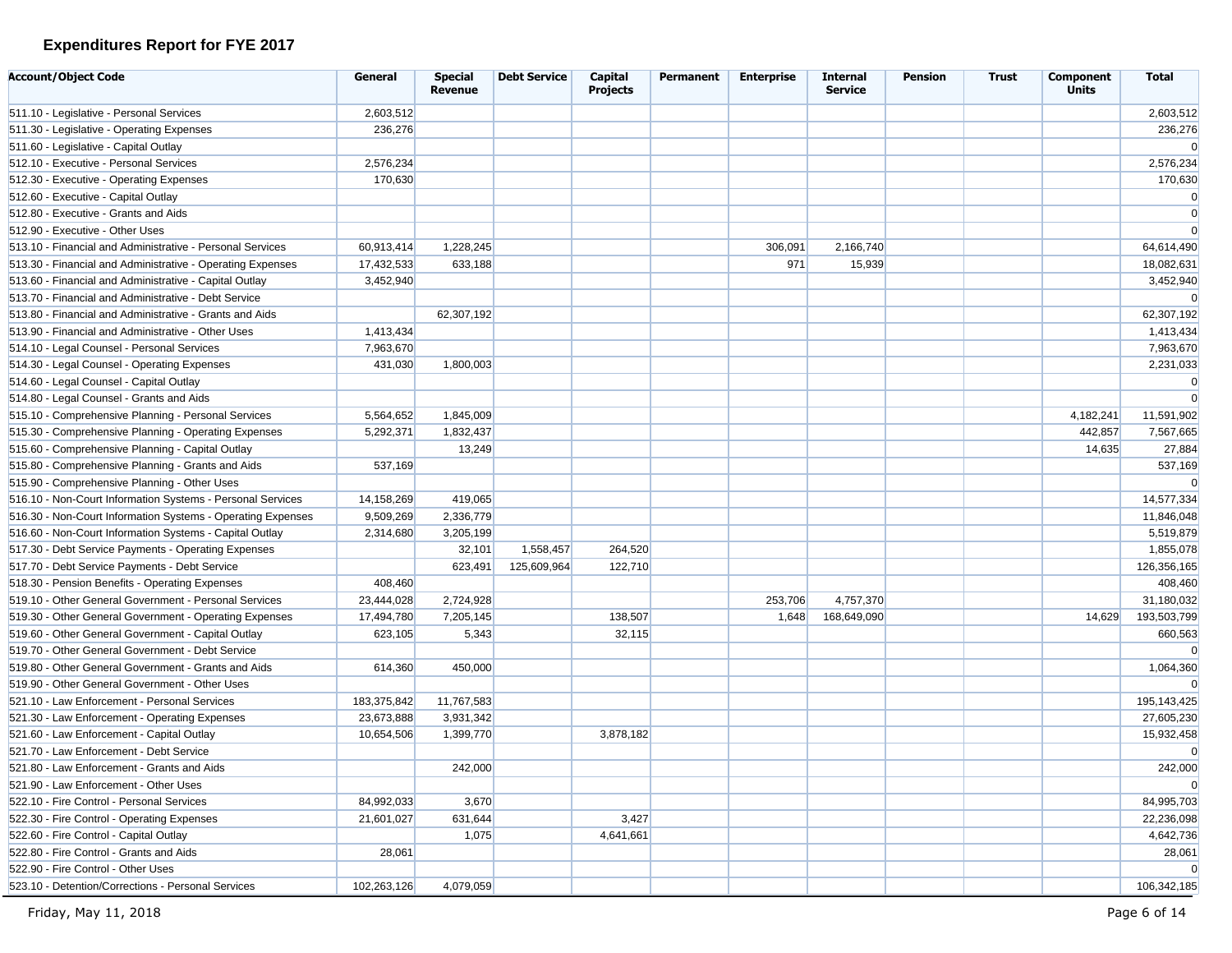| <b>Account/Object Code</b>                                     | General    | <b>Special</b><br><b>Revenue</b> | <b>Debt Service</b> | Capital<br><b>Projects</b> | Permanent | <b>Enterprise</b> | <b>Internal</b><br><b>Service</b> | <b>Pension</b> | <b>Trust</b> | Component<br><b>Units</b> | <b>Total</b>   |
|----------------------------------------------------------------|------------|----------------------------------|---------------------|----------------------------|-----------|-------------------|-----------------------------------|----------------|--------------|---------------------------|----------------|
| 523.30 - Detention/Corrections - Operating Expenses            | 36,735,474 | 494,395                          |                     |                            |           |                   |                                   |                |              |                           | 37,229,869     |
| 523.60 - Detention/Corrections - Capital Outlay                | 951,495    | 5,100,198                        |                     | 320,928                    |           |                   |                                   |                |              |                           | 6,372,621      |
| 523.80 - Detention/Corrections - Grants and Aids               |            | 3,358,134                        |                     |                            |           |                   |                                   |                |              |                           | 3,358,134      |
| 524.10 - Protective Inspections - Personal Services            | 6,537,146  | 10,315,537                       |                     |                            |           |                   |                                   |                |              |                           | 16,852,683     |
| 524.30 - Protective Inspections - Operating Expenses           | 4,896,222  | 4,412,287                        |                     |                            |           | 10 <sup>1</sup>   |                                   |                |              |                           | 9,308,519      |
| 524.60 - Protective Inspections - Capital Outlay               | 385,213    | 154,800                          |                     |                            |           |                   |                                   |                |              |                           | 540,013        |
| 524.80 - Protective Inspections - Grants and Aids              | 477,860    |                                  |                     |                            |           |                   |                                   |                |              |                           | 477,860        |
| 525.10 - Emergency and Disaster Relief - Personal Services     | 556,193    | 984,147                          |                     |                            |           |                   |                                   |                |              |                           | 1,540,340      |
| 525.30 - Emergency and Disaster Relief - Operating Expenses    | 522,819    | 664,351                          |                     |                            |           |                   |                                   |                |              |                           | 1,187,170      |
| 525.60 - Emergency and Disaster Relief - Capital Outlay        |            | 58,204                           |                     |                            |           |                   |                                   |                |              |                           | 58,204         |
| 525.80 - Emergency and Disaster Relief - Grants and Aids       |            | 16,328                           |                     |                            |           |                   |                                   |                |              |                           | 16,328         |
|                                                                |            |                                  |                     |                            |           |                   |                                   |                |              |                           | $\overline{0}$ |
| 525.90 - Emergency and Disaster Relief - Other Uses            |            |                                  |                     |                            |           |                   |                                   |                |              |                           |                |
| 526.10 - Ambulance and Rescue Services - Personal Services     | 26,581,002 |                                  |                     |                            |           |                   |                                   |                |              |                           | 26,581,002     |
| 526.30 - Ambulance and Rescue Services - Operating Expenses    | 5,117,285  |                                  |                     |                            |           |                   |                                   |                |              |                           | 5,117,285      |
| 526.60 - Ambulance and Rescue Services - Capital Outlay        |            | 64,704                           |                     |                            |           |                   |                                   |                |              |                           | 64,704         |
| 526.80 - Ambulance and Rescue Services - Grants and Aids       |            | 77,646                           |                     |                            |           |                   |                                   |                |              |                           | 77,646         |
| 527.10 - Medical Examiners - Personal Services                 | 3,943,099  |                                  |                     |                            |           |                   |                                   |                |              |                           | 3,943,099      |
| 527.30 - Medical Examiners - Operating Expenses                | 1,386,599  |                                  |                     |                            |           |                   |                                   |                |              |                           | 1,386,599      |
| 527.60 - Medical Examiners - Capital Outlay                    |            |                                  |                     |                            |           |                   |                                   |                |              |                           | $\overline{0}$ |
| 527.80 - Medical Examiners - Grants and Aids                   |            |                                  |                     |                            |           |                   |                                   |                |              |                           | $\Omega$       |
| 528.10 - Consumer Affairs - Personal Services                  | 448,906    |                                  |                     |                            |           |                   |                                   |                |              |                           | 448,906        |
| 528.30 - Consumer Affairs - Operating Expenses                 | 21,323     |                                  |                     |                            |           |                   |                                   |                |              |                           | 21,323         |
| 528.60 - Consumer Affairs - Capital Outlay                     |            |                                  |                     |                            |           |                   |                                   |                |              |                           | $\overline{0}$ |
| 529.10 - Other Public Safety - Personal Services               | 1,981,038  | 1,260,951                        |                     |                            |           |                   |                                   |                |              |                           | 3,241,989      |
| 529.30 - Other Public Safety - Operating Expenses              | 1,493,504  | 6,514,384                        |                     | 820                        |           |                   |                                   |                |              |                           | 8,008,708      |
| 529.60 - Other Public Safety - Capital Outlay                  |            |                                  |                     | 5,863,699                  |           |                   |                                   |                |              |                           | 5,863,699      |
| 529.80 - Other Public Safety - Grants and Aids                 | 100,000    | 2,631,620                        |                     |                            |           |                   |                                   |                |              |                           | 2,731,620      |
| 529.90 - Other Public Safety - Other Uses                      |            |                                  |                     |                            |           |                   |                                   |                |              |                           | $\overline{0}$ |
| 533.80 - Water Utility Services - Grants and Aids              |            |                                  |                     |                            |           |                   |                                   |                |              |                           | $\overline{0}$ |
| 534.10 - Garbage/Solid Waste - Personal Services               |            |                                  |                     |                            |           | 10,577,355        |                                   |                |              |                           | 10,577,355     |
| 534.30 - Garbage/Solid Waste - Operating Expenses              |            | 2,559                            |                     |                            |           | 86,900,921        |                                   |                |              |                           | 86,903,480     |
| 534.60 - Garbage/Solid Waste - Capital Outlay                  |            |                                  |                     |                            |           |                   |                                   |                |              |                           | $\overline{0}$ |
| 534.70 - Garbage/Solid Waste - Debt Service                    |            |                                  |                     |                            |           | $-4,524,146$      |                                   |                |              |                           | $-4,524,146$   |
| 534.90 - Garbage/Solid Waste - Other Uses                      |            |                                  |                     |                            |           |                   |                                   |                |              |                           | $\overline{0}$ |
| 535.30 - Sewer/Wastewater Services - Operating Expenses        |            |                                  |                     |                            |           |                   |                                   |                |              |                           | $\Omega$       |
| 536.10 - Water/Sewer Services - Personal Services              | 3,013      |                                  |                     |                            |           | 56,792,804        |                                   |                |              |                           | 56,795,817     |
| 536.30 - Water/Sewer Services - Operating Expenses             | 56,457     | 200                              |                     |                            |           | 174,552,231       |                                   |                |              |                           | 174,608,888    |
| 536.60 - Water/Sewer Services - Capital Outlay                 |            |                                  |                     |                            |           |                   |                                   |                |              |                           | $\overline{0}$ |
| 536.70 - Water/Sewer Services - Debt Service                   |            |                                  |                     |                            |           | $-2,224,955$      |                                   |                |              |                           | $-2,224,955$   |
| 536.80 - Water/Sewer Services - Grants and Aids                |            |                                  |                     |                            |           |                   |                                   |                |              |                           | $\overline{0}$ |
| 536.90 - Water/Sewer Services - Other Uses                     |            |                                  |                     |                            |           |                   |                                   |                |              |                           | $\overline{0}$ |
| 537.10 - Conservation/Resource Management - Personal Services  | 11,271,774 | 5,225,315                        |                     |                            |           |                   |                                   |                |              |                           | 16,497,089     |
| 537.30 - Conservation/Resource Management - Operating          |            |                                  |                     |                            |           |                   |                                   |                |              |                           |                |
| Expenses                                                       | 1,932,547  | 526,420                          |                     | 528,145                    |           |                   |                                   |                |              |                           | 2,987,112      |
| 537.60 - Conservation/Resource Management - Capital Outlay     | 152,351    | 114,673                          |                     | 2,299,868                  |           |                   |                                   |                |              |                           | 2,566,892      |
| 537.80 - Conservation/Resource Management - Grants and Aids    | 88,225     | 282,063                          |                     |                            |           |                   |                                   |                |              |                           | 370,288        |
| 537.90 - Conservation/Resource Management - Other Uses         |            |                                  |                     |                            |           |                   |                                   |                |              |                           | $\overline{0}$ |
| 538.10 - Flood Control/Stormwater Control - Personal Services  | 5,126,659  | 293,582                          |                     |                            |           | $-59$             |                                   |                |              |                           | 5,420,182      |
| 538.30 - Flood Control/Stormwater Control - Operating Expenses | 4,384,005  | 1,530,369                        |                     |                            |           |                   |                                   |                |              |                           | 5,914,374      |
| 538.60 - Flood Control/Stormwater Control - Capital Outlay     | 2,067      | 22,356,976                       |                     |                            |           |                   |                                   |                |              |                           | 22,359,043     |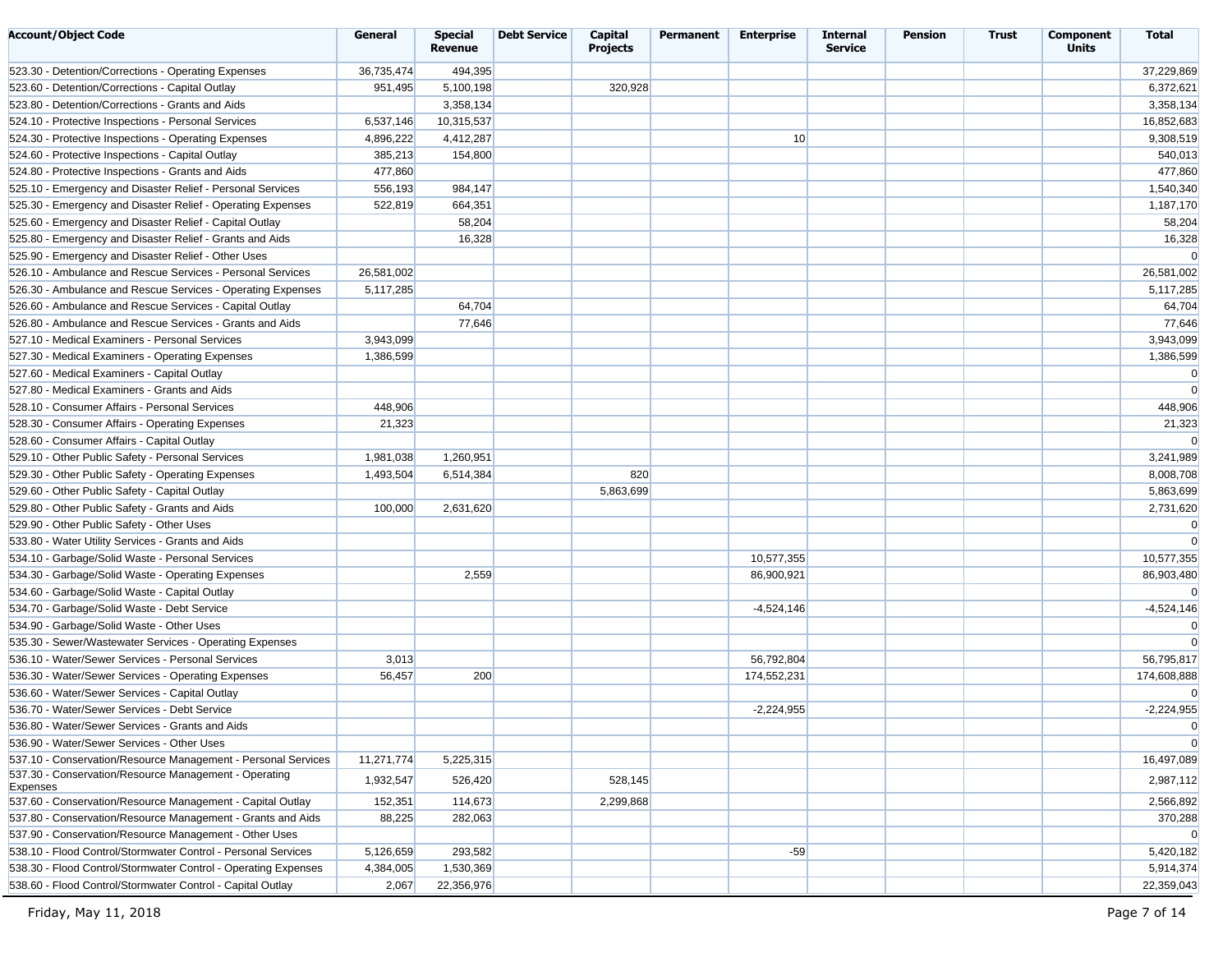| <b>Account/Object Code</b>                                  | General   | <b>Special</b><br><b>Revenue</b> | <b>Debt Service</b> | Capital<br><b>Projects</b> | Permanent | <b>Enterprise</b> | <b>Internal</b><br><b>Service</b> | <b>Pension</b> | <b>Trust</b> | Component<br><b>Units</b> | <b>Total</b>                     |
|-------------------------------------------------------------|-----------|----------------------------------|---------------------|----------------------------|-----------|-------------------|-----------------------------------|----------------|--------------|---------------------------|----------------------------------|
| 538.80 - Flood Control/Stormwater Control - Grants and Aids |           |                                  |                     |                            |           |                   |                                   |                |              |                           | $\overline{0}$                   |
| 539.10 - Other Physical Environment - Personal Services     | 14,401    | 8,601                            |                     |                            |           |                   |                                   |                |              |                           | 23,002                           |
| 539.30 - Other Physical Environment - Operating Expenses    | 589,673   | 117,796                          |                     |                            |           |                   | 89                                |                |              |                           | 707,558                          |
| 539.60 - Other Physical Environment - Capital Outlay        |           |                                  |                     |                            |           |                   |                                   |                |              |                           | $\overline{0}$                   |
| 539.80 - Other Physical Environment - Grants and Aids       | 350       | 150,000                          |                     |                            |           |                   |                                   |                |              |                           | 150,350                          |
| 541.10 - Road/Street Facilities - Personal Services         | 1,234,233 | 24,711,997                       |                     |                            |           | 106,015           |                                   |                |              |                           | 26,052,245                       |
| 541.30 - Road/Street Facilities - Operating Expenses        | 7,583,783 | 36, 151, 761                     |                     |                            |           | 721               |                                   |                |              |                           | 43,736,265                       |
| 541.60 - Road/Street Facilities - Capital Outlay            |           | 51,354,326                       |                     |                            |           |                   |                                   |                |              |                           | 51,354,326                       |
| 541.80 - Road/Street Facilities - Grants and Aids           |           | 3,209,513                        |                     |                            |           |                   |                                   |                |              |                           | 3,209,513                        |
| 543.30 - Water - Operating Expenses                         | 25,000    |                                  |                     |                            |           |                   |                                   |                |              |                           | 25,000                           |
| 543.80 - Water - Grants and Aids                            |           |                                  |                     |                            |           |                   |                                   |                |              |                           | $\overline{0}$                   |
| 544.30 - Mass Transit - Operating Expenses                  |           |                                  |                     |                            |           |                   |                                   |                |              |                           | $\overline{0}$                   |
| 544.80 - Mass Transit - Grants and Aids                     | 90,163    | 6,556                            |                     |                            |           |                   |                                   |                |              |                           | 96,719                           |
| 545.30 - Parking Facilities - Operating Expenses            |           |                                  |                     |                            |           |                   |                                   |                |              |                           | $\overline{0}$                   |
| 549.10 - Other Transportation - Personal Services           |           |                                  |                     |                            |           |                   |                                   |                |              |                           | $\overline{0}$                   |
| 549.30 - Other Transportation - Operating Expenses          |           |                                  |                     |                            |           |                   |                                   |                |              |                           | $\overline{0}$                   |
| 549.60 - Other Transportation - Capital Outlay              |           |                                  |                     |                            |           |                   |                                   |                |              |                           | $\overline{0}$                   |
| 549.80 - Other Transportation - Grants and Aids             |           |                                  |                     |                            |           |                   |                                   |                |              |                           | $\overline{0}$                   |
|                                                             |           |                                  |                     |                            |           |                   |                                   |                |              |                           |                                  |
| 551.10 - Employment Development - Personal Services         |           |                                  |                     |                            |           |                   |                                   |                |              |                           | $\overline{0}$                   |
| 551.30 - Employment Development - Operating Expenses        |           |                                  |                     |                            |           |                   |                                   |                |              |                           | $\overline{0}$<br>$\overline{0}$ |
| 551.60 - Employment Development - Capital Outlay            |           |                                  |                     |                            |           |                   |                                   |                |              |                           |                                  |
| 551.80 - Employment Development - Grants and Aids           | 197,743   |                                  |                     |                            |           |                   |                                   |                |              |                           | 197,743                          |
| 552.10 - Industry Development - Personal Services           | 2,442,682 | 429,637                          |                     |                            |           |                   |                                   |                |              |                           | 2,872,319                        |
| 552.30 - Industry Development - Operating Expenses          | 1,720,464 | 242,554                          |                     | 17,995,146                 |           |                   |                                   |                |              |                           | 19,958,164                       |
| 552.60 - Industry Development - Capital Outlay              |           |                                  |                     |                            |           |                   |                                   |                |              |                           | $\overline{0}$                   |
| 552.80 - Industry Development - Grants and Aids             | 5,589,982 | 19,989,628                       |                     | 1,999,980                  |           |                   |                                   |                |              |                           | 27,579,590                       |
| 552.90 - Industry Development - Other Uses                  |           |                                  |                     |                            |           |                   |                                   |                |              |                           | $\overline{0}$                   |
| 553.10 - Veterans Services - Personal Services              | 727,586   | 275                              |                     |                            |           |                   |                                   |                |              |                           | 727,861                          |
| 553.30 - Veterans Services - Operating Expenses             | 94,341    |                                  |                     |                            |           |                   |                                   |                |              |                           | 94,341                           |
| 553.60 - Veterans Services - Capital Outlay                 |           |                                  |                     |                            |           |                   |                                   |                |              |                           | $\overline{0}$                   |
| 553.80 - Veterans Services - Grants and Aids                |           |                                  |                     |                            |           |                   |                                   |                |              |                           | $\Omega$                         |
| 554.10 - Housing and Urban Development - Personal Services  | 257,740   | 1,552,618                        |                     |                            |           |                   |                                   |                |              |                           | 1,810,358                        |
| 554.30 - Housing and Urban Development - Operating Expenses | 111,985   | 184,305                          |                     |                            |           |                   |                                   |                |              |                           | 296,290                          |
| 554.60 - Housing and Urban Development - Capital Outlay     |           | 3,360,866                        |                     |                            |           |                   |                                   |                |              |                           | 3,360,866                        |
| 554.80 - Housing and Urban Development - Grants and Aids    | 2,077     | 7,221,778                        |                     |                            |           |                   |                                   |                |              |                           | 7,223,855                        |
| 554.90 - Housing and Urban Development - Other Uses         |           |                                  |                     |                            |           |                   |                                   |                |              |                           | $\overline{0}$                   |
| 559.10 - Other Economic Development - Personal Services     |           |                                  |                     |                            |           |                   |                                   |                |              |                           | $\overline{0}$                   |
| 559.30 - Other Economic Development - Operating Expenses    | 49,159    |                                  |                     |                            |           |                   |                                   |                |              | 1,115,240                 | 1,164,399                        |
| 559.80 - Other Economic Development - Grants and Aids       | 3,590,146 |                                  |                     |                            |           |                   |                                   |                |              |                           | 3,590,146                        |
| 559.90 - Other Economic Development - Other Uses            |           |                                  |                     |                            |           |                   |                                   |                |              |                           | $\overline{0}$                   |
| 561.30 - Hospitals - Operating Expenses                     | 69        |                                  |                     |                            |           |                   |                                   |                |              |                           | 69                               |
| 561.80 - Hospitals - Grants and Aids                        |           |                                  |                     |                            |           |                   |                                   |                |              |                           | $\overline{0}$                   |
| 562.10 - Health - Personal Services                         | 7,294,080 | 4,566,270                        |                     |                            |           |                   |                                   |                |              |                           | 11,860,350                       |
| 562.30 - Health - Operating Expenses                        | 4,125,223 | 5,863,164                        |                     |                            |           |                   |                                   |                |              |                           | 9,988,387                        |
| 562.60 - Health - Capital Outlay                            | 428,961   | 236,232                          |                     | 836,113                    |           |                   |                                   |                |              |                           | 1,501,306                        |
| 562.80 - Health - Grants and Aids                           | 318,900   | 109,014,929                      |                     |                            |           |                   |                                   |                |              |                           | 109,333,829                      |
| 562.90 - Health - Other Uses                                |           |                                  |                     |                            |           |                   |                                   |                |              |                           | $\overline{0}$                   |
| 563.30 - Mental Health - Operating Expenses                 | 39,819    |                                  |                     |                            |           |                   |                                   |                |              |                           | 39,819                           |
| 563.80 - Mental Health - Grants and Aids                    | 90,209    | 5,252,571                        |                     |                            |           |                   |                                   |                |              |                           | 5,342,780                        |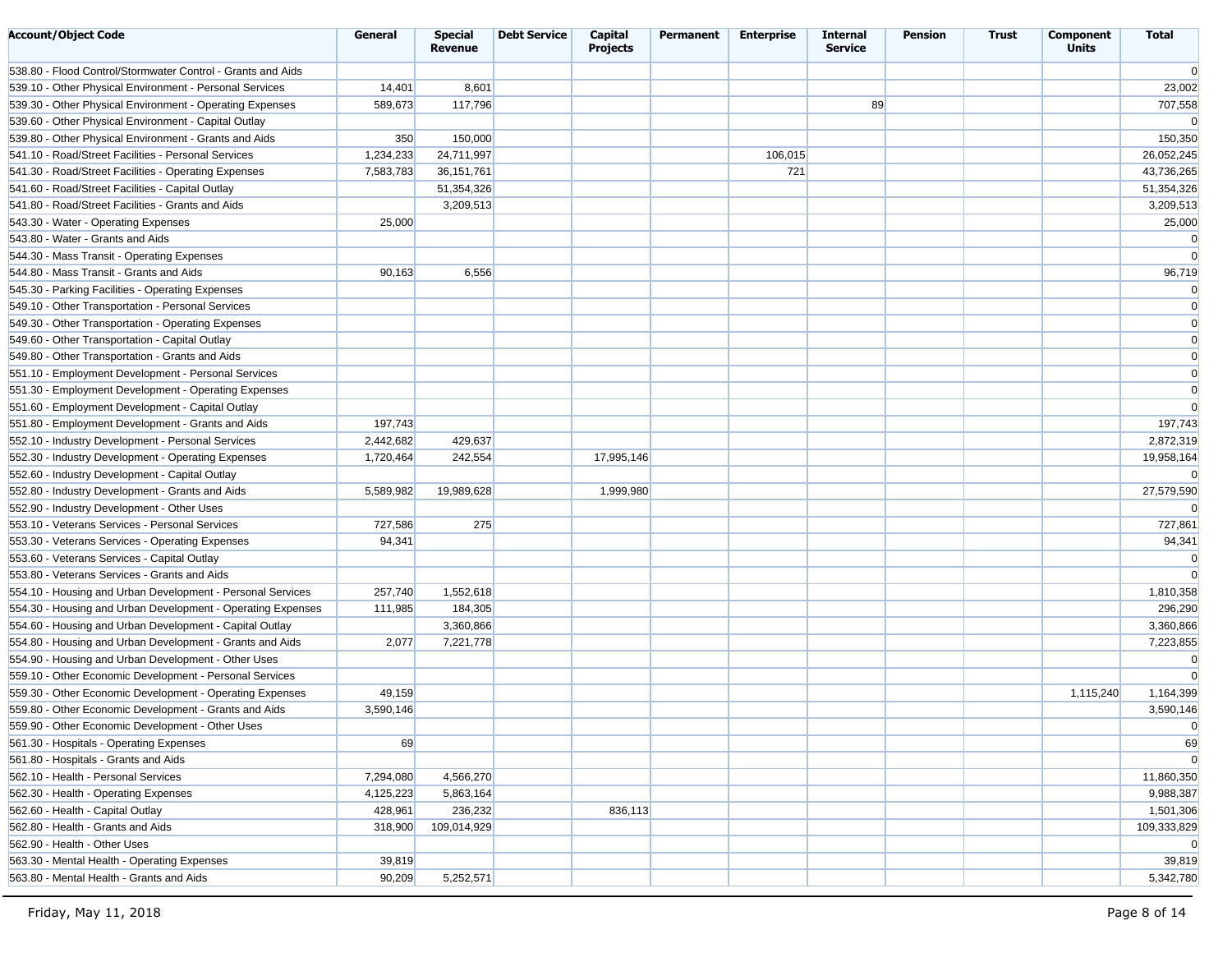| <b>Account/Object Code</b>                                                                                                | General     | <b>Special</b><br><b>Revenue</b> | <b>Debt Service</b> | Capital<br><b>Projects</b> | Permanent | <b>Enterprise</b> | <b>Internal</b><br><b>Service</b> | <b>Pension</b> | <b>Trust</b> | Component<br><b>Units</b> | <b>Total</b>   |
|---------------------------------------------------------------------------------------------------------------------------|-------------|----------------------------------|---------------------|----------------------------|-----------|-------------------|-----------------------------------|----------------|--------------|---------------------------|----------------|
| 564.10 - Public Assistance - Personal Services                                                                            | 1,454,023   | 544,256                          |                     |                            |           |                   |                                   |                |              |                           | 1,998,279      |
| 564.30 - Public Assistance - Operating Expenses                                                                           | 3,665,179   | 35,505                           |                     |                            |           |                   |                                   |                |              |                           | 3,700,684      |
| 564.60 - Public Assistance - Capital Outlay                                                                               |             |                                  |                     |                            |           |                   |                                   |                |              |                           | $\overline{0}$ |
| 564.80 - Public Assistance - Grants and Aids                                                                              | 58,875      | 3,141,606                        |                     |                            |           |                   |                                   |                |              |                           | 3,200,481      |
| 569.10 - Other Human Services - Personal Services                                                                         | 14,350,970  | 21,758,312                       |                     |                            |           |                   |                                   |                |              |                           | 36,109,282     |
| 569.30 - Other Human Services - Operating Expenses                                                                        | 4,421,758   | 26,865,924                       |                     |                            |           |                   |                                   |                |              |                           | 31,287,682     |
| 569.60 - Other Human Services - Capital Outlay                                                                            | 1,599       | 669,665                          |                     | 2,202,631                  |           |                   |                                   |                |              |                           | 2,873,895      |
| 569.80 - Other Human Services - Grants and Aids                                                                           | 5,464,842   | 1,904,398                        |                     |                            |           |                   |                                   |                |              |                           | 7,369,240      |
| 569.90 - Other Human Services - Other Uses                                                                                |             |                                  |                     |                            |           |                   |                                   |                |              |                           | $\overline{0}$ |
| 571.10 - Libraries - Personal Services                                                                                    |             | 19,261,709                       |                     |                            |           |                   |                                   |                |              |                           | 19,261,709     |
| 571.30 - Libraries - Operating Expenses                                                                                   | 2,000       | 16,620,407                       |                     |                            |           |                   |                                   |                |              |                           | 16,622,407     |
| 571.60 - Libraries - Capital Outlay                                                                                       |             | 7,375,154                        |                     |                            |           |                   |                                   |                |              |                           | 7,375,154      |
| 571.80 - Libraries - Grants and Aids                                                                                      |             | 393,328                          |                     |                            |           |                   |                                   |                |              |                           | 393,328        |
| 571.90 - Libraries - Other Uses                                                                                           |             |                                  |                     |                            |           |                   |                                   |                |              |                           | $\Omega$       |
| 572.10 - Parks/Recreation - Personal Services                                                                             | 17,813,833  | 95,153                           |                     |                            |           |                   |                                   |                |              |                           | 17,908,986     |
| 572.30 - Parks/Recreation - Operating Expenses                                                                            | 17,525,005  | 2,790,274                        |                     | 4,850                      |           | 240               |                                   |                |              |                           | 20,320,369     |
| 572.60 - Parks/Recreation - Capital Outlay                                                                                | 55,538      | 4,449,733                        |                     | 2,257,942                  |           |                   |                                   |                |              |                           | 6,763,213      |
| 572.80 - Parks/Recreation - Grants and Aids                                                                               | 171,804     |                                  |                     | 1,369,296                  |           |                   |                                   |                |              |                           | 1,541,100      |
| 572.90 - Parks/Recreation - Other Uses                                                                                    |             |                                  |                     |                            |           |                   |                                   |                |              |                           | $\overline{0}$ |
| 573.10 - Cultural Services - Personal Services                                                                            |             |                                  |                     |                            |           |                   |                                   |                |              |                           | $\Omega$       |
| 573.30 - Cultural Services - Operating Expenses                                                                           | 111,936     | 125                              |                     |                            |           |                   |                                   |                |              |                           | 112,061        |
| 573.60 - Cultural Services - Capital Outlay                                                                               |             |                                  |                     |                            |           |                   |                                   |                |              |                           | $\overline{0}$ |
| 573.80 - Cultural Services - Grants and Aids                                                                              | 50,000      |                                  |                     |                            |           |                   |                                   |                |              |                           | 50,000         |
| 575.30 - Special Facilities - Operating Expenses                                                                          |             |                                  |                     |                            |           |                   |                                   |                |              |                           | $\overline{0}$ |
| 575.80 - Special Facilities - Grants and Aids                                                                             | 1,505,523   |                                  |                     |                            |           |                   |                                   |                |              |                           | 1,505,523      |
| 579.10 - Other Culture/Recreation - Personal Services                                                                     |             |                                  |                     |                            |           |                   |                                   |                |              |                           | $\overline{0}$ |
| 579.30 - Other Culture/Recreation - Operating Expenses                                                                    | 28          |                                  |                     |                            |           |                   |                                   |                |              |                           | 28             |
|                                                                                                                           |             |                                  |                     |                            |           |                   |                                   |                |              |                           |                |
| 579.60 - Other Culture/Recreation - Capital Outlay                                                                        |             | 172,531                          |                     | 22,010                     |           |                   |                                   |                |              |                           | 194,541        |
| 579.80 - Other Culture/Recreation - Grants and Aids                                                                       | 1,323,927   |                                  |                     | 2,813,503                  |           |                   |                                   |                |              |                           | 4,137,430      |
| 579.90 - Other Culture/Recreation - Other Uses                                                                            |             |                                  |                     |                            |           |                   |                                   |                |              |                           | $\Omega$       |
| 581.90 - Interfund Transfers Out - Other Uses                                                                             | 599,450,396 | 227,059,947                      | 5,684,745           | 17,284,029                 |           | 210,604           | 7,229,013                         |                |              |                           | 856,918,734    |
| 585.70 - Payment to Refunded Bond Escrow Agent - Debt Service<br>587.30 - Clerk of Court Excess Fee Functions - Operating |             |                                  |                     |                            |           |                   |                                   |                |              |                           | $\overline{0}$ |
| Expenses                                                                                                                  |             | 2,975,642                        |                     |                            |           |                   |                                   |                |              |                           | 2,975,642      |
| 590.90 - Other Non-Operating Disbursements - Other Uses                                                                   |             |                                  |                     |                            |           |                   |                                   |                |              |                           |                |
| 591.70 - Non-Operating Interest Expense - Debt Service                                                                    |             |                                  |                     |                            |           | 14,353,742        |                                   |                |              |                           | 14,353,742     |
| 601.10 - Court Administration - Personal Services                                                                         | 1,207,509   |                                  |                     |                            |           |                   |                                   |                |              |                           | 1,207,509      |
| 601.30 - Court Administration - Operating Expenses                                                                        | 37,748      |                                  |                     |                            |           |                   |                                   |                |              |                           | 37,748         |
| 601.60 - Court Administration - Capital Outlay                                                                            |             | 5,273,236                        |                     | 161,487                    |           |                   |                                   |                |              |                           | 5,434,723      |
| 602.30 - State Attorney Administration - Operating Expenses                                                               | 323,772     | 378,071                          |                     |                            |           |                   |                                   |                |              |                           | 701,843        |
| 602.60 - State Attorney Administration - Capital Outlay                                                                   |             | 259,027                          |                     |                            |           |                   |                                   |                |              |                           | 259,027        |
| 603.30 - Public Defender Administration - Operating Expenses                                                              | 44,374      | 492,964                          |                     |                            |           |                   |                                   |                |              |                           | 537,338        |
| 603.60 - Public Defender Administration - Capital Outlay                                                                  |             | 55,911                           |                     | 16,986                     |           |                   |                                   |                |              |                           | 72,897         |
| 603.80 - Public Defender Administration - Grants and Aids                                                                 |             | 459,888                          |                     |                            |           |                   |                                   |                |              |                           | 459,888        |
| 604.10 - Clerk of Court Administration - Personal Services                                                                |             | 7,833,495                        |                     |                            |           |                   |                                   |                |              |                           | 7,833,495      |
| 604.30 - Clerk of Court Administration - Operating Expenses                                                               |             | 445,644                          |                     |                            |           |                   |                                   |                |              |                           | 445,644        |
| 604.60 - Clerk of Court Administration - Capital Outlay                                                                   |             |                                  |                     |                            |           |                   |                                   |                |              |                           | $\overline{0}$ |
| 605.10 - Judicial Support - Personal Services                                                                             |             |                                  |                     |                            |           |                   |                                   |                |              |                           | $\overline{0}$ |
| 605.30 - Judicial Support - Operating Expenses                                                                            |             |                                  |                     |                            |           |                   |                                   |                |              |                           | $\overline{0}$ |
| 606.10 - Trial Court Law Clerks/Legal Support - Personal Services                                                         |             |                                  |                     |                            |           |                   |                                   |                |              |                           | $\overline{0}$ |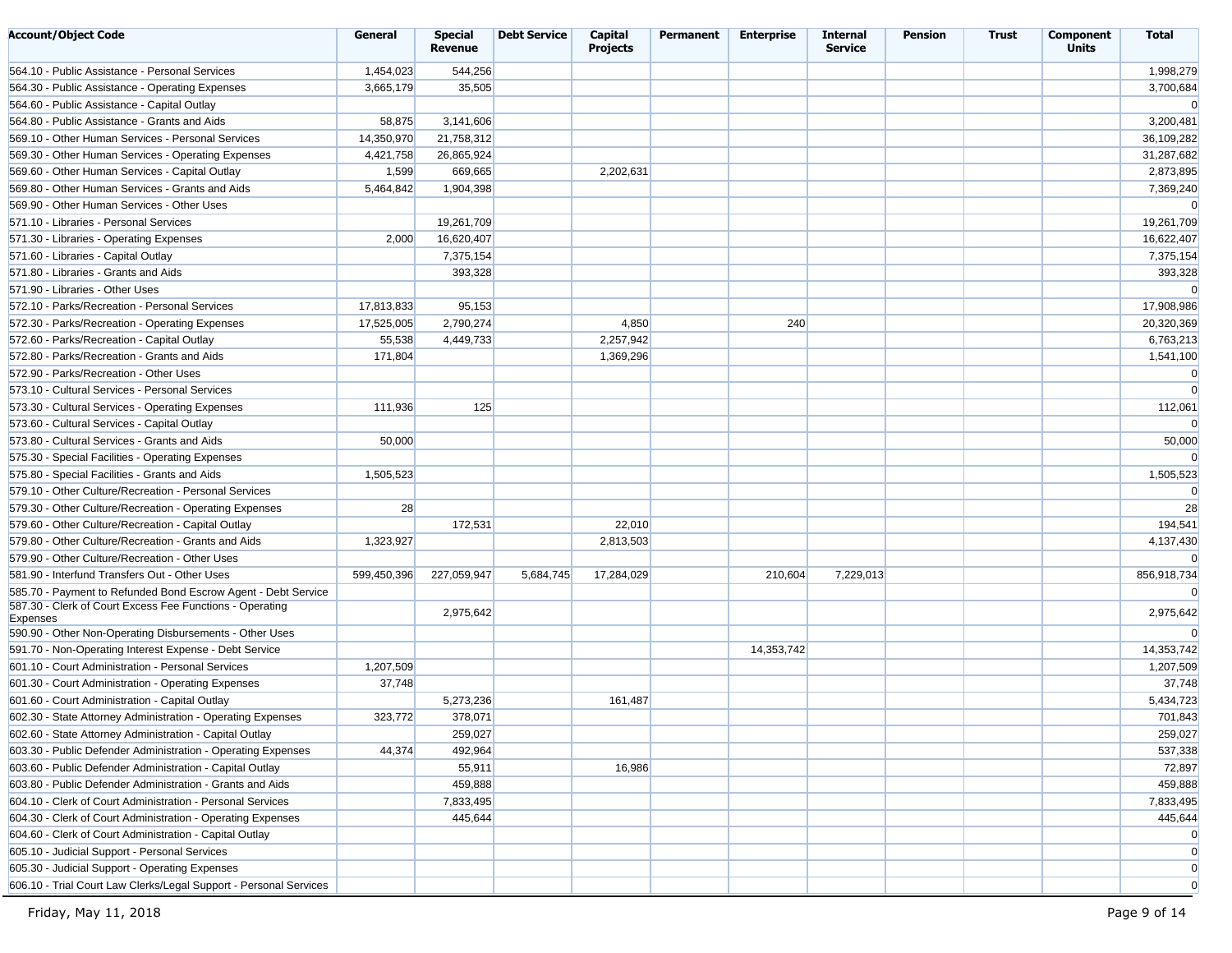| <b>Account/Object Code</b>                                                                 | General    | <b>Special</b><br><b>Revenue</b> | <b>Debt Service</b> | Capital<br><b>Projects</b> | Permanent | <b>Enterprise</b> | <b>Internal</b><br><b>Service</b> | <b>Pension</b> | <b>Trust</b> | Component<br><b>Units</b> | <b>Total</b>      |
|--------------------------------------------------------------------------------------------|------------|----------------------------------|---------------------|----------------------------|-----------|-------------------|-----------------------------------|----------------|--------------|---------------------------|-------------------|
| 606.30 - Trial Court Law Clerks/Legal Support - Operating<br><b>Expenses</b>               |            |                                  |                     |                            |           |                   |                                   |                |              |                           | $\overline{0}$    |
| 607.30 - Appeals - Operating Expenses                                                      |            |                                  |                     |                            |           |                   |                                   |                |              |                           | $\overline{0}$    |
| 607.60 - Appeals - Capital Outlay                                                          |            |                                  |                     |                            |           |                   |                                   |                |              |                           | $\Omega$          |
| 608.10 - Jury Management - Personal Services                                               |            | 183,661                          |                     |                            |           |                   |                                   |                |              |                           | 183,661           |
| 608.30 - Jury Management - Operating Expenses                                              | 139,072    | 324,055                          |                     |                            |           |                   |                                   |                |              |                           | 463,127           |
| 609.10 - Pre-Filing Alternative Dispute Resolution Programs -<br><b>Personal Services</b>  |            | 169,299                          |                     |                            |           |                   |                                   |                |              |                           | 169,299           |
| 609.30 - Pre-Filing Alternative Dispute Resolution Programs -<br><b>Operating Expenses</b> |            | 41,073                           |                     |                            |           |                   |                                   |                |              |                           | 41,073            |
| 614.10 - Clerk of Court - Personal Services                                                |            | 3,818,954                        |                     |                            |           |                   |                                   |                |              |                           | 3,818,954         |
| 614.30 - Clerk of Court - Operating Expenses                                               |            | 104,482                          |                     |                            |           |                   |                                   |                |              |                           | 104,482           |
| 615.30 - Court Reporter Services - Operating Expenses                                      |            |                                  |                     |                            |           |                   |                                   |                |              |                           | $\overline{0}$    |
| 619.30 - Expert Witness Fees - Operating Expenses                                          |            |                                  |                     |                            |           |                   |                                   |                |              |                           | $\overline{0}$    |
| 622.10 - Drug Court - Personal Services                                                    |            | 428,607                          |                     |                            |           |                   |                                   |                |              |                           | 428,607           |
| 622.30 - Drug Court - Operating Expenses                                                   | 134        | 455,430                          |                     |                            |           |                   |                                   |                |              |                           | 455,564           |
| 622.80 - Drug Court - Grants and Aids                                                      |            |                                  |                     |                            |           |                   |                                   |                |              |                           | $\overline{0}$    |
| 622.90 - Drug Court - Other Uses                                                           |            |                                  |                     |                            |           |                   |                                   |                |              |                           | $\overline{0}$    |
| 624.10 - Community Service Programs - Personal Services                                    |            | 163,227                          |                     |                            |           |                   |                                   |                |              |                           | 163,227           |
| 624.30 - Community Service Programs - Operating Expenses                                   |            | 609,799                          |                     |                            |           |                   |                                   |                |              |                           | 609,799           |
| 624.60 - Community Service Programs - Capital Outlay                                       |            |                                  |                     |                            |           |                   |                                   |                |              |                           | $\overline{0}$    |
| 624.80 - Community Service Programs - Grants and Aids                                      |            |                                  |                     |                            |           |                   |                                   |                |              |                           | $\overline{0}$    |
| 624.90 - Community Service Programs - Other Uses                                           |            |                                  |                     |                            |           |                   |                                   |                |              |                           | $\overline{0}$    |
| 629.10 - Other Circuit Court-Criminal Costs - Personal Services                            |            |                                  |                     |                            |           |                   |                                   |                |              |                           | $\overline{0}$    |
| 629.30 - Other Circuit Court-Criminal Costs - Operating Expenses                           |            |                                  |                     |                            |           |                   |                                   |                |              |                           | $\overline{0}$    |
| 629.60 - Other Circuit Court-Criminal Costs - Capital Outlay                               |            |                                  |                     |                            |           |                   |                                   |                |              |                           | $\overline{0}$    |
| 634.10 - Clerk of Court - Personal Services                                                |            | 2,741,721                        |                     |                            |           |                   |                                   |                |              |                           | 2,741,721         |
| 634.30 - Clerk of Court - Operating Expenses                                               |            | 72,953                           |                     |                            |           |                   |                                   |                |              |                           | 72,953            |
| 634.60 - Clerk of Court - Capital Outlay                                                   |            |                                  |                     |                            |           |                   |                                   |                |              |                           | $\overline{0}$    |
| 654.10 - Clerk of Court - Personal Services                                                |            | 941,265                          |                     |                            |           |                   |                                   |                |              |                           | 941,265           |
| 654.30 - Clerk of Court - Operating Expenses                                               |            | 85,698                           |                     |                            |           |                   |                                   |                |              |                           | 85,698            |
| 654.60 - Clerk of Court - Capital Outlay                                                   |            |                                  |                     |                            |           |                   |                                   |                |              |                           | $\overline{0}$    |
| 661.30 - Masters/Hearing Officers - Operating Expenses                                     |            |                                  |                     |                            |           |                   |                                   |                |              |                           | $\overline{0}$    |
| 662.10 - Alternative Dispute Resolutions - Personal Services                               |            |                                  |                     |                            |           |                   |                                   |                |              |                           | $\overline{0}$    |
| 662.30 - Alternative Dispute Resolutions - Operating Expenses                              |            | 236                              |                     |                            |           |                   |                                   |                |              |                           | 236               |
| 667.10 - Court-Based Victim Services - Personal Services                                   | 1,959,245  |                                  |                     |                            |           |                   |                                   |                |              |                           | 1,959,245         |
| 667.30 - Court-Based Victim Services - Operating Expenses                                  | 36,455     |                                  |                     |                            |           |                   |                                   |                |              |                           | 36,455            |
| 669.10 - Other Family Court Programs - Personal Services                                   |            | 360,833                          |                     |                            |           |                   |                                   |                |              |                           | 360,833           |
| 669.30 - Other Family Court Programs - Operating Expenses                                  |            | 11,049                           |                     |                            |           |                   |                                   |                |              |                           | 11,049            |
| 674.10 - Clerk of Court - Personal Services                                                |            | 1,107,985                        |                     |                            |           |                   |                                   |                |              |                           | 1,107,985         |
| 674.30 - Clerk of Court - Operating Expenses                                               |            | 27,692                           |                     |                            |           |                   |                                   |                |              |                           | 27,692            |
| 682.10 - Alternative Dispute Resolutions - Personal Services                               |            | 646,787                          |                     |                            |           |                   |                                   |                |              |                           | 646,787           |
| 682.30 - Alternative Dispute Resolutions - Operating Expenses                              |            | 22,790                           |                     |                            |           |                   |                                   |                |              |                           | 22,790            |
| 685.10 - Guardian ad Litem - Personal Services                                             | 212,401    |                                  |                     |                            |           |                   |                                   |                |              |                           | 212,401           |
| 685.30 - Guardian ad Litem - Operating Expenses                                            | 95,282     |                                  |                     |                            |           |                   |                                   |                |              |                           | 95,282            |
| 685.60 - Guardian ad Litem - Capital Outlay                                                | 98         |                                  |                     |                            |           |                   |                                   |                |              |                           | 98                |
| 694.10 - Clerk of Court - Personal Services                                                |            | 1,165,859                        |                     |                            |           |                   |                                   |                |              |                           | 1,165,859         |
| 694.30 - Clerk of Court - Operating Expenses                                               |            | 29,713                           |                     |                            |           |                   |                                   |                |              |                           | 29,713            |
| 711.10 - Courthouse Security - Personal Services                                           | 15,817,475 |                                  |                     |                            |           |                   |                                   |                |              |                           |                   |
| 711.30 - Courthouse Security - Operating Expenses                                          | 260,185    |                                  |                     |                            |           |                   |                                   |                |              |                           | 15,817,475        |
| 711.60 - Courthouse Security - Capital Outlay                                              | 10,056     |                                  |                     |                            |           |                   |                                   |                |              |                           | 260,185<br>10,056 |
|                                                                                            |            |                                  |                     |                            |           |                   |                                   |                |              |                           |                   |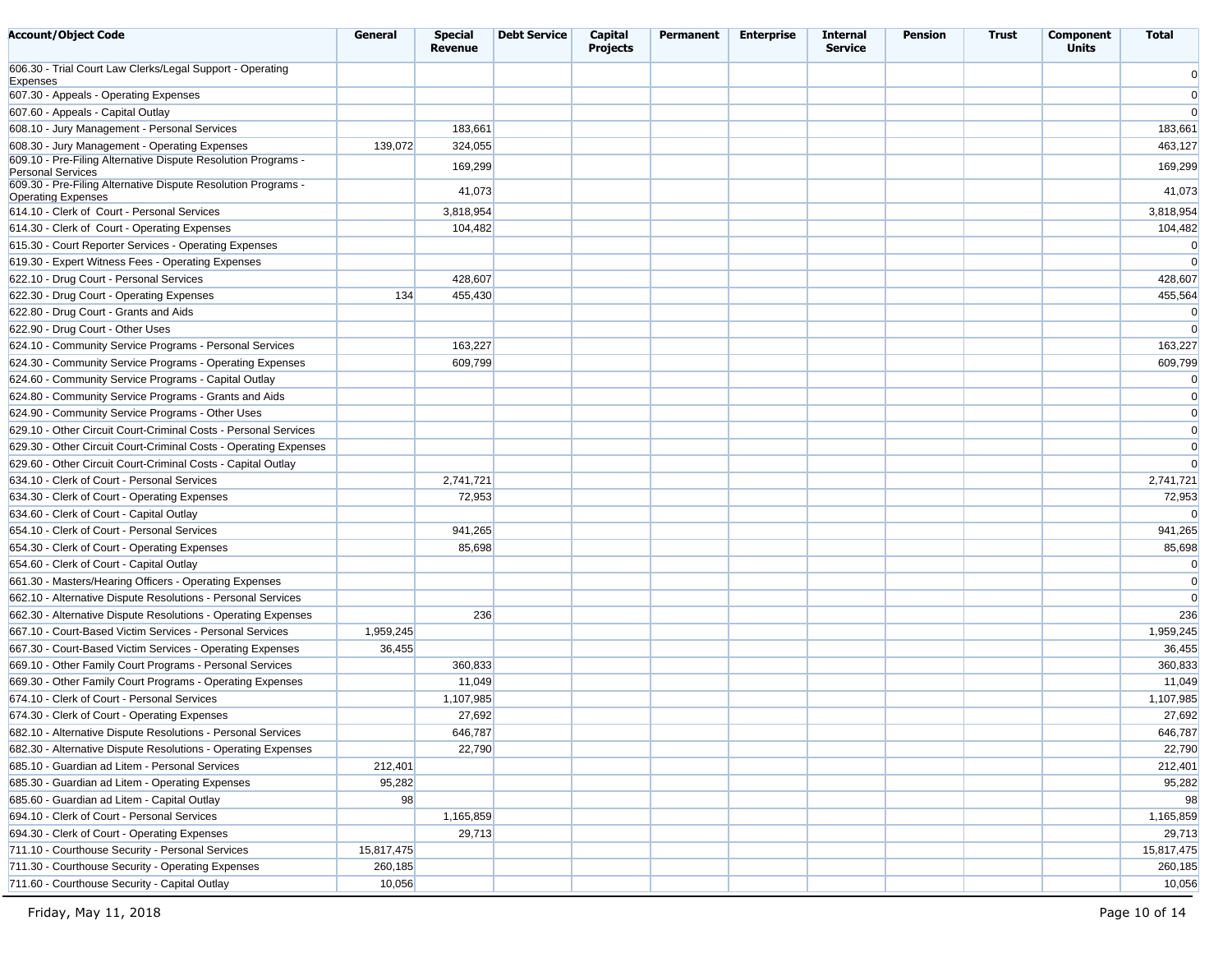| <b>Account/Object Code</b>                    |                                                                 | General       | <b>Special</b><br>Revenue | <b>Debt Service</b> | Capital<br><b>Projects</b> | Permanent | <b>Enterprise</b> | <b>Internal</b><br><b>Service</b> | <b>Pension</b> | <b>Trust</b> | Component<br><b>Units</b> | <b>Total</b>            |
|-----------------------------------------------|-----------------------------------------------------------------|---------------|---------------------------|---------------------|----------------------------|-----------|-------------------|-----------------------------------|----------------|--------------|---------------------------|-------------------------|
|                                               | 712.10 - Courthouse Facilities - Personal Services              | 539.900       |                           |                     |                            |           |                   |                                   |                |              |                           | 539.900                 |
|                                               | 712.30 - Courthouse Facilities - Operating Expenses             | 2,363,690     | 8,979                     |                     |                            |           |                   |                                   |                |              |                           | 2,372,669               |
|                                               | 712.60 - Courthouse Facilities - Capital Outlay                 | 56,576        | 84,867                    |                     | 2,365,113                  |           |                   |                                   |                |              |                           | 2,506,556               |
|                                               | 713.10 - Information Systems - Personal Services                | 3,263,959     | 293,700                   |                     |                            |           |                   |                                   |                |              |                           | 3,557,659               |
|                                               | 713.30 - Information Systems - Operating Expenses               | 2,856,373     | 3,910,807                 |                     |                            |           |                   |                                   |                |              |                           | 6,767,180               |
| 713.60 - Information Systems - Capital Outlay |                                                                 | 557,756       | 1,237,669                 |                     |                            |           |                   |                                   |                |              |                           | 1,795,425               |
|                                               | 714.10 - Public Law Library - Personal Services                 |               | 319,883                   |                     |                            |           |                   |                                   |                |              |                           | 319,883                 |
|                                               | 714.30 - Public Law Library - Operating Expenses                | 97            | 36,812                    |                     |                            |           |                   |                                   |                |              |                           | 36,909                  |
| 714.60 - Public Law Library - Capital Outlay  |                                                                 |               |                           |                     |                            |           |                   |                                   |                |              |                           | $\Omega$                |
| 715.80 - Legal Aid - Grants and Aids          |                                                                 |               | 1,100,000                 |                     |                            |           |                   |                                   |                |              |                           | 1,100,000               |
|                                               | 716.10 - Clerk of Court Related Technology - Personal Services  |               | 860,883                   |                     |                            |           |                   |                                   |                |              |                           | 860,883                 |
|                                               | 716.30 - Clerk of Court Related Technology - Operating Expenses |               | 564,634                   |                     |                            |           |                   |                                   |                |              |                           | 564,634                 |
|                                               | 716.60 - Clerk of Court Related Technology - Capital Outlay     |               |                           |                     |                            |           |                   |                                   |                |              |                           | $\Omega$                |
|                                               | 721.30 - Court Administration - Operating Expenses              |               |                           |                     |                            |           |                   |                                   |                |              |                           | $\Omega$                |
| 724.10 - Clerk of Court - Personal Services   |                                                                 |               | 1,939,604                 |                     |                            |           |                   |                                   |                |              |                           | 1,939,604               |
| 724.30 - Clerk of Court - Operating Expenses  |                                                                 |               | 56,117                    |                     |                            |           |                   |                                   |                |              |                           | 56,117                  |
| 724.60 - Clerk of Court - Capital Outlay      |                                                                 |               |                           |                     |                            |           |                   |                                   |                |              |                           | $\Omega$                |
|                                               | 725.10 - Court Reporter Services - Personal Services            |               |                           |                     |                            |           |                   |                                   |                |              |                           | $\Omega$                |
|                                               | 725.30 - Court Reporter Services - Operating Expenses           |               |                           |                     |                            |           |                   |                                   |                |              |                           | $\Omega$                |
|                                               | 727.10 - Court Interpreters - Personal Services                 |               |                           |                     |                            |           |                   |                                   |                |              |                           | $\Omega$                |
|                                               | 727.30 - Court Interpreters - Operating Expenses                |               |                           |                     |                            |           |                   |                                   |                |              |                           | $\Omega$                |
|                                               | 728.10 - Witness Coordination/Management - Personal Services    |               |                           |                     |                            |           |                   |                                   |                |              |                           | $\Omega$                |
|                                               | 728.30 - Witness Coordination/Management - Operating Expenses   |               |                           |                     |                            |           |                   |                                   |                |              |                           | $\Omega$                |
|                                               | 728.60 - Witness Coordination/Management - Capital Outlay       |               |                           |                     |                            |           |                   |                                   |                |              |                           | $\overline{0}$          |
|                                               | 729.30 - Expert Witness Fees - Operating Expenses               |               |                           |                     |                            |           |                   |                                   |                |              |                           | $\overline{0}$          |
|                                               | 732.10 - Community Service Programs - Personal Services         |               |                           |                     |                            |           |                   |                                   |                |              |                           | $\Omega$                |
|                                               | 732.30 - Community Service Programs - Operating Expenses        |               | 96,778                    |                     |                            |           |                   |                                   |                |              |                           | 96,778                  |
| 744.10 - Clerk of Court - Personal Services   |                                                                 |               | 1,824,123                 |                     |                            |           |                   |                                   |                |              |                           | 1,824,123               |
| 744.30 - Clerk of Court - Operating Expenses  |                                                                 |               | 43,238                    |                     |                            |           |                   |                                   |                |              |                           | 43,238                  |
| 764.10 - Clerk of Court - Personal Services   |                                                                 |               | 3,967,966                 |                     |                            |           |                   |                                   |                |              |                           | 3,967,966               |
| 764.30 - Clerk of Court - Operating Expenses  |                                                                 |               | 113,196                   |                     |                            |           |                   |                                   |                |              |                           | 113,196                 |
| 764.60 - Clerk of Court - Capital Outlay      |                                                                 |               |                           |                     |                            |           |                   |                                   |                |              |                           | $\Omega$                |
|                                               | 765.30 - Traffic Court Hearing Officers - Operating Expenses    | 900           |                           |                     |                            |           |                   |                                   |                |              |                           | 900                     |
|                                               | <b>Grand Total</b>                                              | 1,452,724,637 | 830,067,066               | 132,853,166         | 67,423,668                 |           | 337,307,899       | 182,818,241                       |                |              |                           | 5,769,602 3,008,964,279 |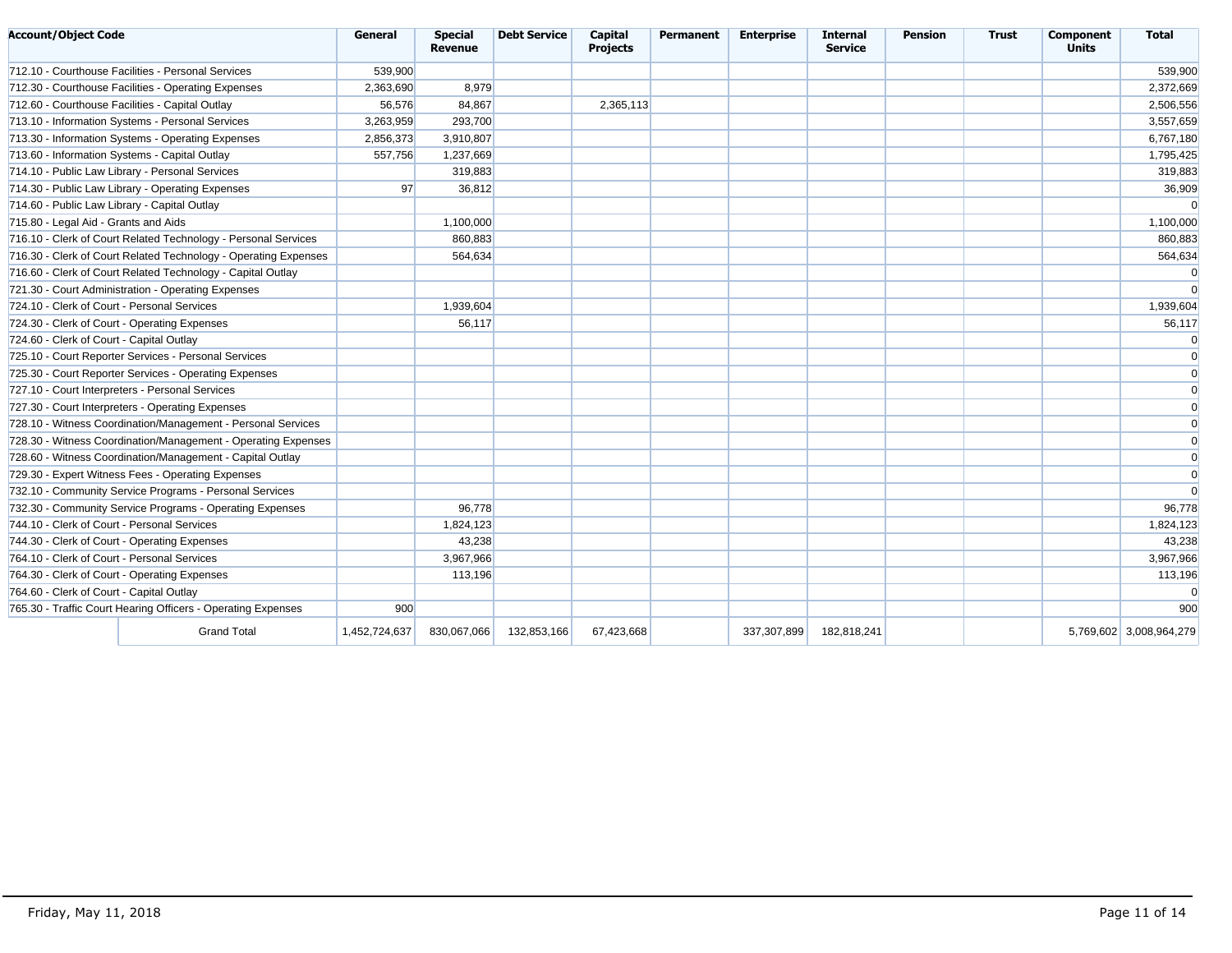**Data Element Worksheet Report for FYE: 2017, Unit ID: 100029, Hillsborough**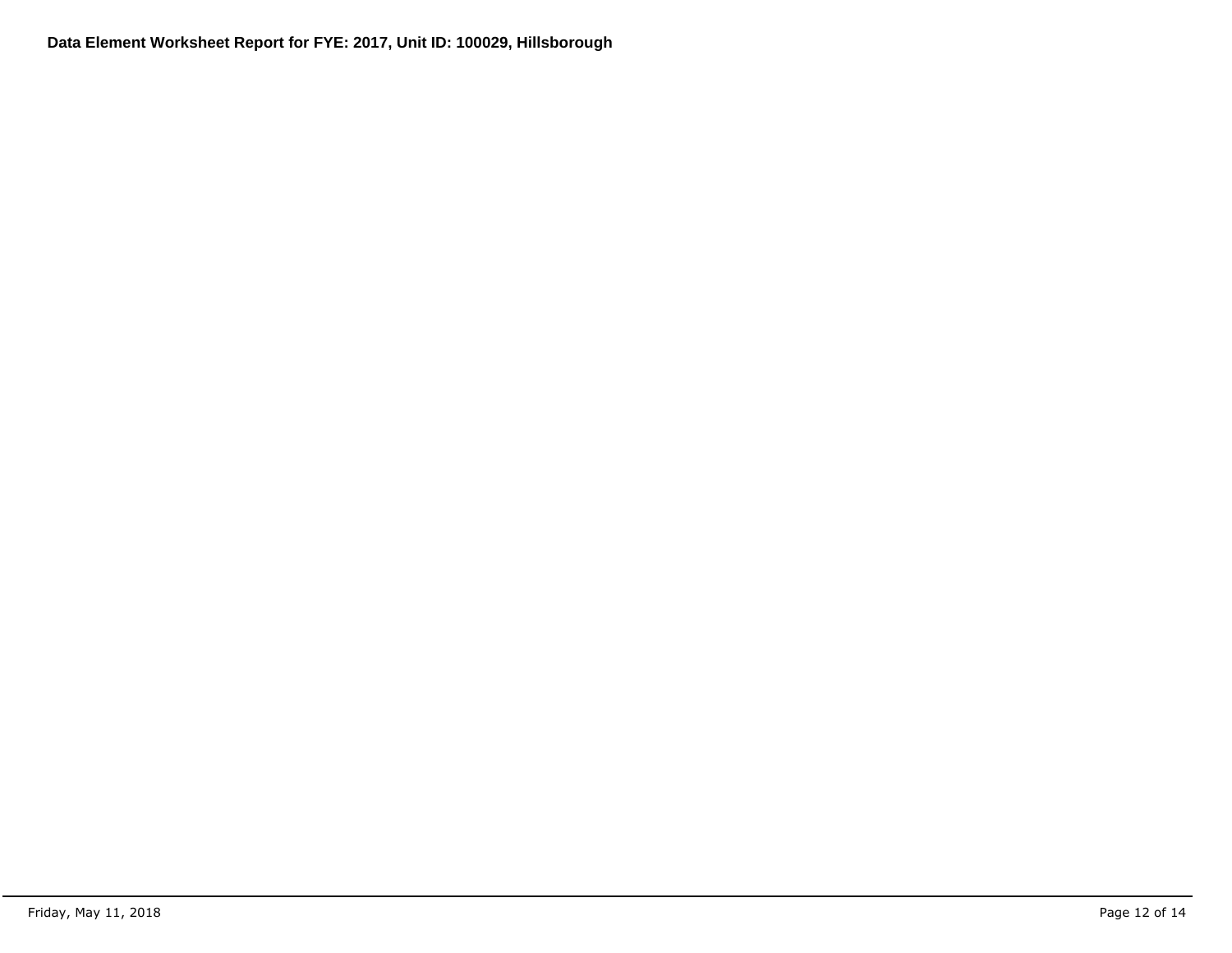| <b>Component Unit</b>                                                 | <b>Type</b>                      | <b>Total</b><br><b>Revenues</b> | <b>Total</b><br><b>Expenditues</b> | <b>Total Debt</b> |
|-----------------------------------------------------------------------|----------------------------------|---------------------------------|------------------------------------|-------------------|
| 300587 - Arlington Special Dependent District                         | Independently Reported           |                                 |                                    |                   |
| 300588 - Bay Crest Park Special District                              | Independently Reported           | \$68,182                        | \$69,598                           | \$0               |
| 300589 - Beacon Meadows Special Dependent Tax District                | Independently Reported           | \$24,812                        | \$13,751                           | \$0               |
| 300590 - Bloomingdale Oaks Special Dependent Tax District             | Independently Reported           | \$21,454                        | \$10,992                           | \$0               |
| 300591 - Bloomingdale Special Taxing District                         | Independently Reported           |                                 |                                    |                   |
| 300592 - Boyette Springs Special Dependent District                   | Independently Reported           | \$49,896                        | \$55,178                           | \$0               |
| 300593 - Brandon Groves North Service District                        | Independently Reported           |                                 |                                    |                   |
| 301295 - Brandon Hills Dependent Special District                     | Independently Reported           |                                 |                                    |                   |
| 300594 - Buckhorn Estates Special Dependent District                  | Independently Reported           | \$41,157                        | \$39,095                           | \$0               |
| 301151 - Buckhorn Oaks Special Dependent District                     | Independently Reported           |                                 |                                    |                   |
| 300595 - Carrollwood Meadows Special Dependent District               | Independently Reported           | \$51,755                        | \$79,530                           | \$0               |
| 300596 - Carrollwood North Special Dependent Tax District             | Independently Reported           |                                 |                                    |                   |
| 300597 - Carrollwood South Special Dependent Tax District             | Independently Reported           | \$7,691                         | \$10,472                           | \$0               |
| 300598 - Country Lakes Special Dependent Tax District                 | Independently Reported           |                                 |                                    |                   |
| 300599 - Country Place Special Maintenance District                   | Independently Reported           | \$77,987                        | \$66,299                           | \$0               |
| 300600 - Country Run Maintenance District                             | Independently Reported           | \$17,582                        | \$26,829                           | \$0               |
| 301217 - Country Village Special Dependent District                   | Independently Reported           | \$8,063                         | \$8,301                            | \$0               |
| 300601 - Cove At Bayport Colony, The                                  | <b>Independently Reported</b>    | \$51,897                        | \$65,996                           | \$0               |
| 301219 - East Lake Park Special Dependent District                    | Independently Reported           |                                 |                                    |                   |
| 300602 - Hammock Woods Special Dependent Tax District                 | Independently Reported           | \$18,560                        | \$18,916                           | \$0               |
| 300603 - Hickory Hill Special Dependent Tax District                  | Independently Reported           | \$12,246                        | \$9,635                            | \$0               |
| 500057 - Hillsborough County City-County Planning Commission          | <b>Discretely Reported</b>       | \$3,770,000                     | \$4,640,000                        | \$0               |
| 500064 - Hillsborough County Civil Service Board                      | <b>Blended in Primary Report</b> |                                 |                                    |                   |
| 300604 - Hillsborough County Hospital Authority                       | Independently Reported           | \$116,510                       | \$107,280                          | \$0               |
| 300605 - Hillsborough County Industrial Development Authority         | Independently Reported           | \$65,168                        | \$50,703                           | \$0               |
| 300607 - Housing Finance Authority of Hillsborough County             | <b>Discretely Reported</b>       | \$3,185,000                     | \$1,130,000                        | \$3,038,000       |
| 300608 - Hunter's Lake Special Dependent Tax District                 | Independently Reported           |                                 |                                    |                   |
| 300609 - Indian Hills-Hickory Ridge II Special Dependent Tax District | <b>Independently Reported</b>    | \$9,112                         | \$7.899                            | \$0               |
| 301383 - Keystone Grove Lakes Special Dependent District              | Independently Reported           |                                 |                                    |                   |
| 300610 - Lago Vista Maintenance District                              | Independently Reported           | \$37,196                        | \$28,903                           | \$0               |
| 300611 - Lake Brant Special Dependent District                        | <b>Independently Reported</b>    | \$1,955                         | \$2,398                            | \$0               |
| 300612 - Lake Heather Special Dependent Tax District                  | Independently Reported           | \$23,905                        | \$29,337                           | \$0               |
| 300613 - Lake Magdalene Estates West Special Dependent Tax District   | Independently Reported           | \$11,668                        | \$5,665                            | \$0               |
| 301384 - Lake Magdalene Special Dependent District                    | Independently Reported           | \$112,521                       | \$158,040                          | \$0               |
| 301317 - Lake Strawberry Special Dependent District                   | Independently Reported           |                                 |                                    |                   |
| 300614 - Logan Gate Village Special Dependent District                | Independently Reported           | \$128,065                       | \$138,098                          | \$0               |